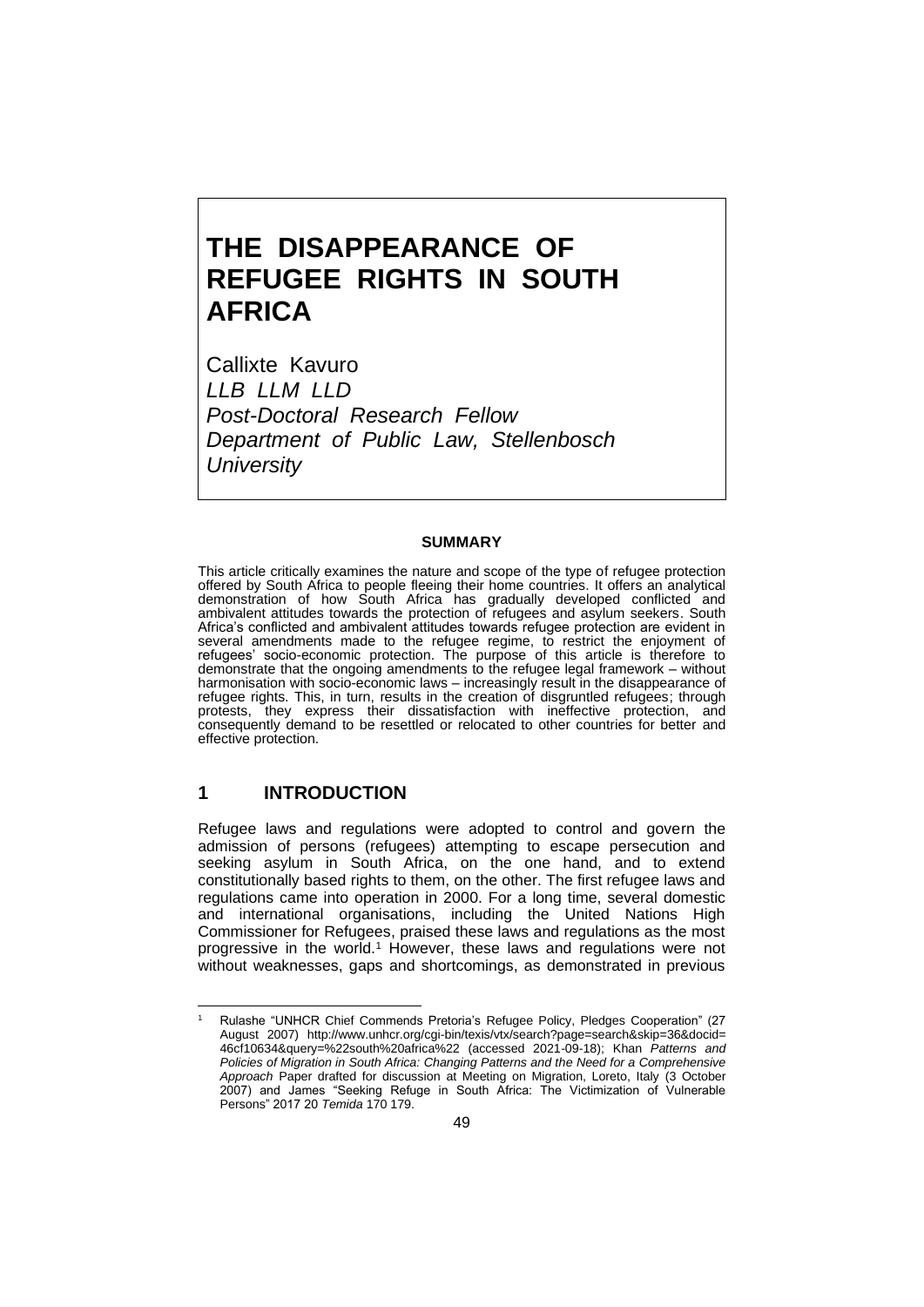papers and research projects.<sup>2</sup> The gaps and shortcomings of the initial refugee regime (and subsequent amendments) render it difficult, if not impossible, for individuals escaping persecution and seeking asylum to enjoy the refugee rights that are – owing to their universal nature – entrenched in the Bill of Rights. Difficulties arising from attempts to enjoy these rights were described in submissions to lawmakers by civil society organisations, lobbying and advocating for the plight of foreign nationals – particularly, refugees, asylum seekers and other vulnerable migrants.<sup>3</sup>

 Against this background, this article discusses the shrinking of the refugee protection that South Africa has committed to offer asylum seekers escaping from repressive governments, political violence, civil war, or other events disrupting public order. The discussion is approached from the standpoint of social legal theory, which is based upon the notion that:

"[l]aw is a social historical growth – or more precisely, a complex variety of growths – tied to social intercourse and complexity. Certain of these legal manifestations develop and evolve, while others wither or are absorbed or supplanted. Law has roots planted in the history of a society, develops in social soil alongside other social and legal growth, tied to and interacting with surrounding conditions."

With reference to social legal theory, it is argued that the protection of refugees has become infinitely complex and contested. As a result, an interdisciplinary approach to the protection of refugees and asylum seekers is not followed. The gradual disappearance of refugee protection appears to emerge and evolve within the established institution of the post-1994 reconstruction and development agenda<sup>5</sup> and its procedural legal, political framework, which is morally informed by South Africa's history of discrimination, racism, repression and xenophobia. The post-1994 reconstruction and development agenda is also informed by section 9(2) of the Constitution of the Republic of South Africa, 1996 (the Constitution) and is known as "substantive, remedial or restitutionary equality". <sup>6</sup> Within these

<sup>2</sup> Kavuro "Refugees and Asylum-Seekers: Barriers to Accessing South Africa's Labour Market" 2015 19 *Law, Democracy and Development* 232 232-260; Kavuro "Exploring the Full Legal Protection of Refugees and its Limitations with Reference to Natural and Positive Law" 2018 39 Obiter 17 17-44 and Kavuro *Refugees' Access to Socio-Economic Rights: Favourable Treatment for the Protection of Human Dignity* (doctoral thesis, Stellenbosch University) 2018.

Parliamentary Monitoring Group (PMG) "Issues That Affect Migrants and Citizens: Engagement with NGOs & Stakeholders" (29 October 2019) https://pmg.org.za/committeemeeting/29180/ (accessed 2020-03-25).

Calnan "Systematising Social Legal Theory" (2018) Academia.edu https://www.academia.edu/37158991/SYSTEMATIZING\_SÓCIAL\_LEGAL\_THEORY (accessed 2020-06-10).

<sup>5</sup> ANC *The Reconstruction and Development Programme* (1994) 2 notes that the reconstruction and development agenda is needed because South African history "has been a bitter one characterised by colonialism, racism, apartheid, sexism and repressive labour policies… [and that South Africa's] income distribution is racially distorted and ranks as one of the most unequal in the world – lavish wealth and abject poverty characterise our society.

<sup>6</sup> S 9(2) provides that "[e]quality includes the full and equal enjoyment of all rights and freedoms. To promote the achievement of equality, legislative and other measures designed to protect or advance persons, or categories of persons, disadvantaged by unfair discrimination must be taken." For the meaning of substantive equality, see Currie and De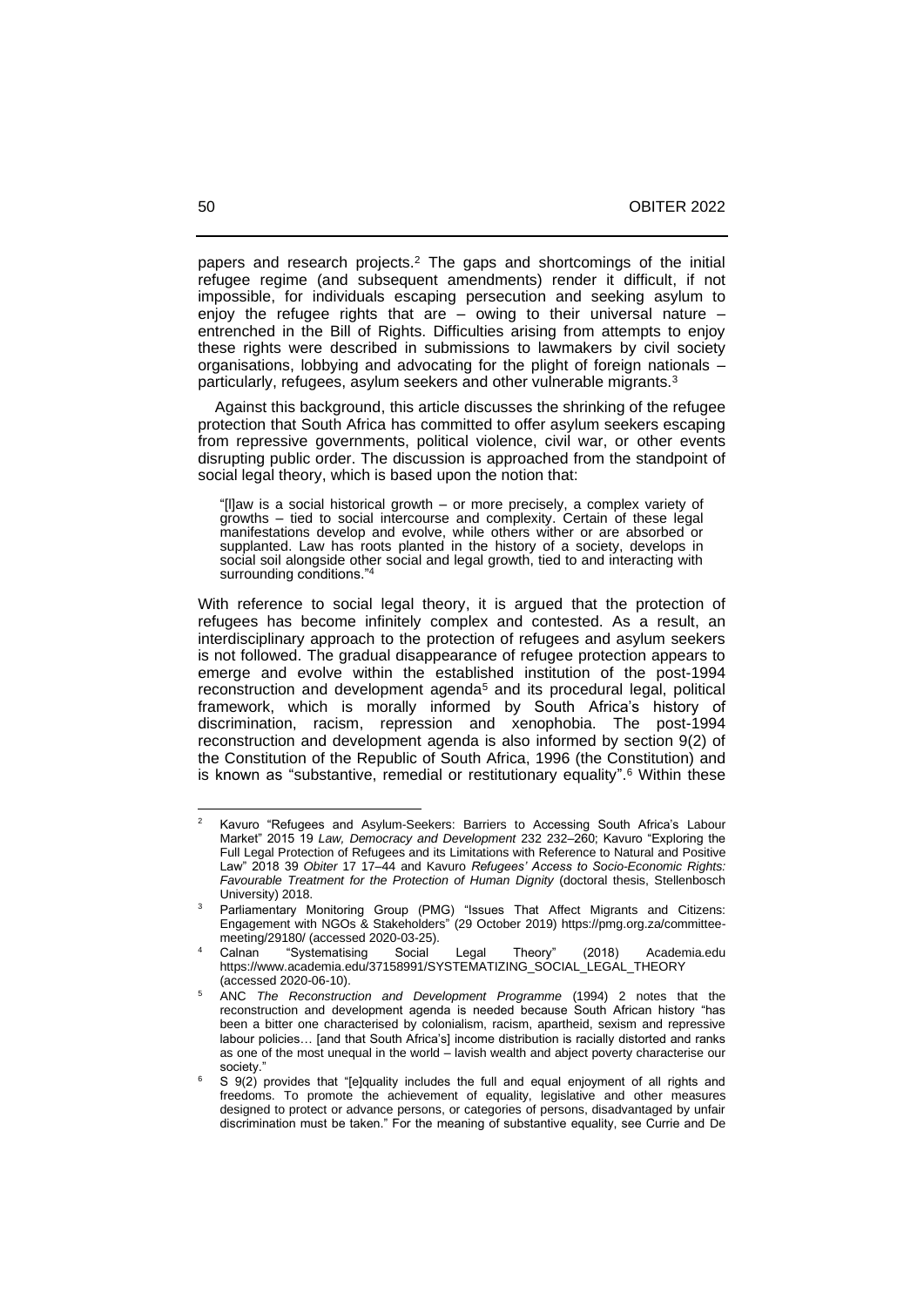contexts, refugee protection is shrinking and disappearing as the rights and interests of refugees and asylum seekers have not been given due consideration in transformative, remedial or restitutionary measures in the form of affirmative action or black economic empowerment approaches to improvement in the quality of life of citizens or redressing past injustices. This has culminated in the government's reluctance to include refugees and asylum seekers in the social welfare system, including the current emergency COVID-19 relief packages. <sup>7</sup> Exclusion from the social welfare system is usually justified by the State on the premise that it relies on the asylum management system to manage the influx of economic migrants and to regularise their stay in the country.<sup>8</sup> However, this justification is not supported by research findings, which, on the contrary, hold that exclusion and discrimination are embedded in the history of South African society.<sup>9</sup> Exclusion of others develops in the South African social soil, which is characterised by institutionalised ill sentiments and xenophobic tendencies towards fellow African foreign nationals.

 Due regard is given to Lalbahadur's argument that there is "a history of institutionalised xenophobia that prevents refugees and asylum seekers from accessing state resources, securing the right to live and work in the country". <sup>10</sup> Institutionalised xenophobia is evident in political statements that describe both refugees and asylum seekers as bogus refugees who are in the country to benefit from the fruits of democracy.<sup>11</sup> Based on such political views and understanding, they are therefore not considered in efforts to address socio-economic problems affecting the South African society in which they live. As a result, socio-economic laws – adopted for remedial purposes – do not speak to refugee law. Moreover, it appears that the more the refugee regime is amended, the more measures are introduced to restrict access to social welfare, resulting in institutionalised exclusion, and not in addressing the gaps and shortcomings in the initial refugee system.

Waal *The Bill of Rights Handbook* (2017) 213‒214 and *President of the Republic of South Africa v Hugo* 1997 (4) SA 1 (CC) par 41 and *National Coalition for Gay and Lesbian Equality v Minister of Justice* 1999 (1) SA 6 (CC) par 60‒61.

<sup>7</sup> Kavuro "South Africa Excludes Refugees and Asylum Seekers from Covid-19 Aid" (2020- 05-29) *Mail & Guardian*.

<sup>8</sup> African National Congress (ANC) "Peace and Stability: Policy Discussion Document" (March 2012) 5; Department of Home Affairs "White Paper on International Migration for South Africa" (July 2017) in *GG* 41009 of 2017-07-28 59; and Department of Home Affairs "White Paper on Home Affairs" (August 2019) in *GG* 42162 of 2019-06-18 35.

<sup>9</sup> Nyamnjoh *Insiders and Outsiders: Citizenship and Xenophobia in Contemporary Southern Africa* (2006) 38; Comaroff and Comaroff "Naturing the Nation: Aliens, Apocalypse and the Postcolonial State" 2001 7 *Social Identities* 252 and Ukwandu "Reflections on Xenophobic Violence in South Africa: What Happens to a Dream Deferred?" 2017 7 *African Journal of Public Affairs* 43 43‒62.

<sup>10</sup> Tamanaha "Law's Evolving Emergent Phenomena: From Rules of Social Intercourse to Rule of Law Society" 2018 95 *Washington University Law Review* 1 5.

Kavuro "Reflecting on Refugees and Asylum-Seekers Tertiary Education in South Africa: Tension Between Refugee Protection and Education Transformation Policies" 2013 4 *Global Education Magazine* 22 23‒24.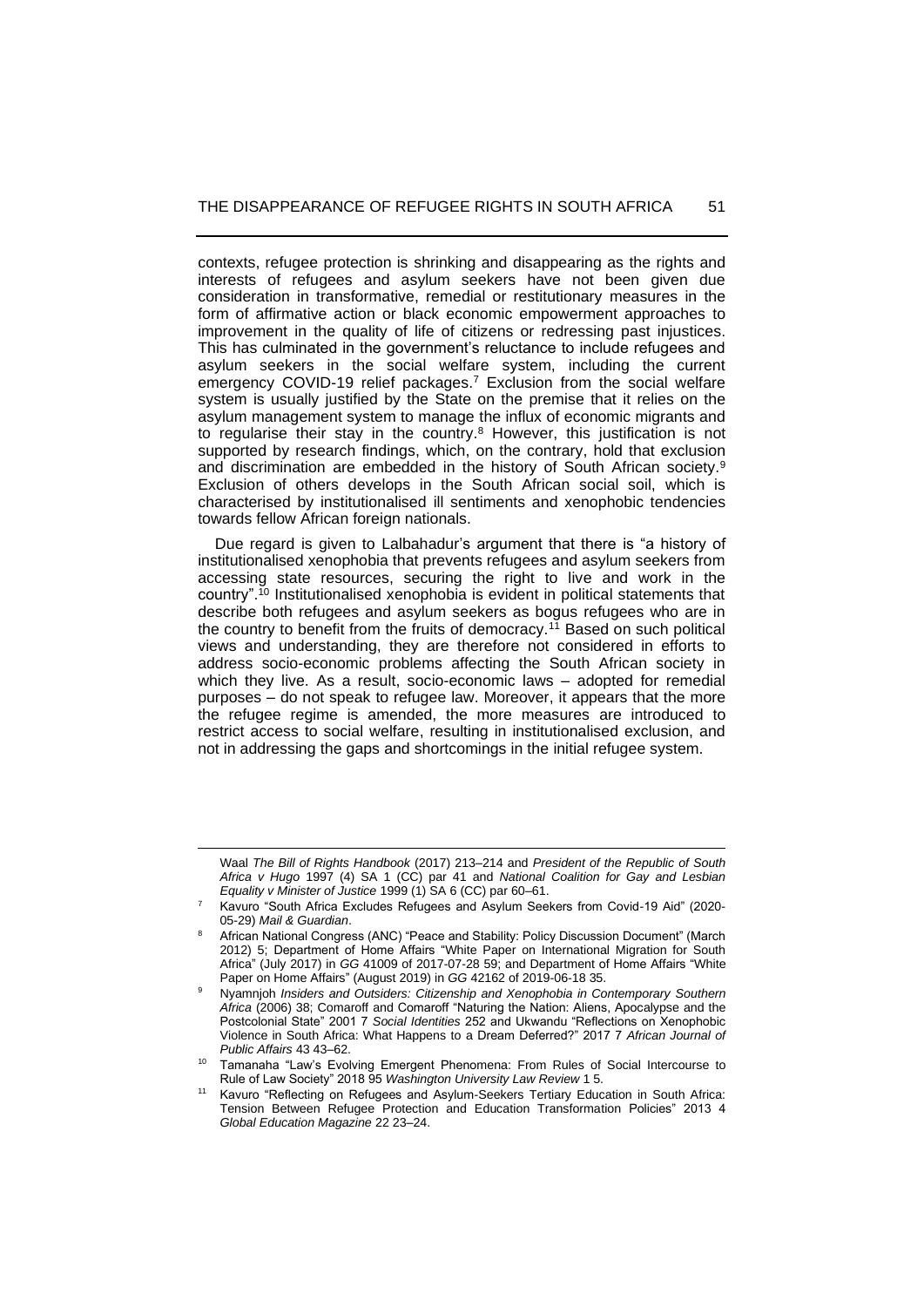## **2 DIFFICULTIES IN THE DIFFERENTIATION OF LEGAL PROTECTION**

Legal indicators of a shrinking refugee protection regime in South Africa have developed or evolved through a number of issues including socioeconomic transformation aspirations ingrained in historical racism, hatred, and discrimination. One cannot, however, ignore difficulties in the differentiation of legal positions of different categories of foreign national. An inability to differentiate between categories of foreign national renders the principle of international refugee protection opaque. Such inability is tied to the rules of conduct of South African society, which it has constructed for its own progress and prosperity. Tamanaha argues that there are certain fundamental rules of social intercourse that guide a particular society or community or group to viability or survival. <sup>12</sup> These fundamental rules of social intercourse are said to be tied to human nature and the need for selfpreservation. They evolve or emerge from the fact that human beings are self-interested and also altruistic towards others and develop in such context.<sup>13</sup> Because members of the community or group understand that there are limited resources to meet their basic needs, they become unfriendly towards outsiders. Hence, they are not willing to compete with others.<sup>14</sup> As Tamanaha succinctly puts it, these self-interested desires ignite or motivate the need to protect personal, community or national resources. 15

 The viability or sustainability of South African society is accordingly centred on both self-interest and altruism as fundamental rules of social intercourse that seek to uplift the poor from inherited poverty, in particular, and the society from deep social inequalities, in general. Self-interest and altruism evolved into hate, discrimination and xenophobia against foreign nationals. This has developed into blurring the legal distinctions and positions of different categories of foreign national and thus viewing them collectively as economic migrants who are in the country to take over "jobs and resources [and to] foster crime, prostitution and disease". 16

 With these misconceptions in the public domain, there is a lack of clear legal distinction between four often-confused concepts – namely, asylum seekers and refugees, on the one hand, and temporary residents and permanent residents, on the other. Asylum seekers are usually viewed as economic migrants. It is important to point out at this stage that the immigration law makes distinctions between foreign nationals with temporary resident status and foreign nationals with permanent resident status. On the other hand, refugee law distinguishes between foreign nationals with refugee status and foreign nationals with asylum-seeker status. The term economic migrant cannot be found in immigration or refugee law. The framework of foreign nationals with temporary resident status is too broad to include refugees and asylum seekers. Other foreign nationals who were admitted in the country to sojourn temporarily include, but are not limited to, tourists,

<sup>12</sup> Tamanaha 2018 *Washington University Law Review* 5.

<sup>13</sup> *Ibid*.

<sup>14</sup> *Ibid*.

<sup>15</sup> Tamanaha 2018 *Washington University Law Review* 6.

<sup>16</sup> Nyamnjoh *Insiders and Outsiders* 38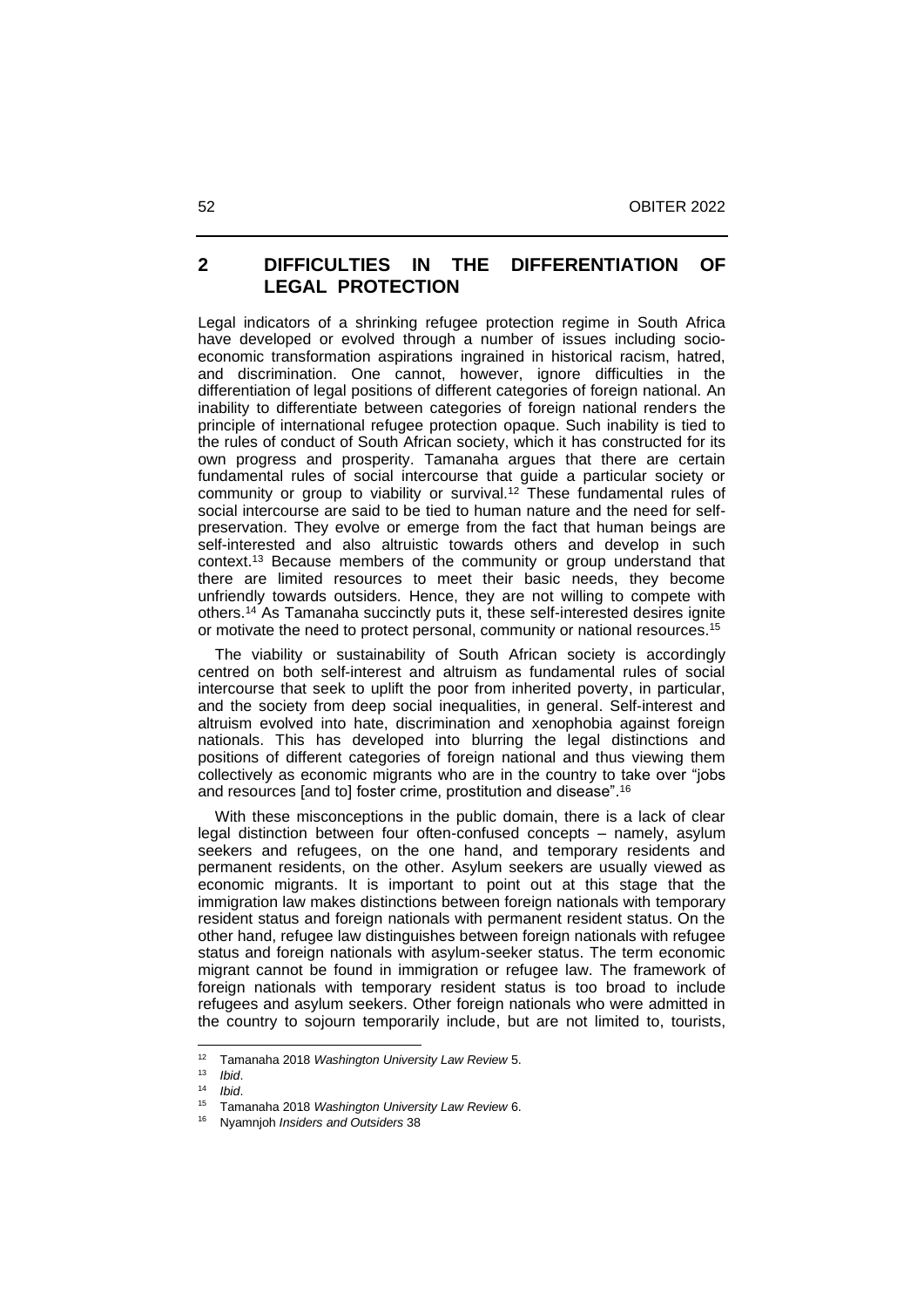investors, international students, labour migrants and members of diplomatic corps. Pursuant to immigration law, economic migrants can be classified as *illegal foreigners*. They are temporary residents who sojourn in the country in contravention of the provisions of the Immigration Act 13 of 2002, as amended (Immigration Act), as the article turns to explain.

# **2 1 Temporary residents**

### *2 1 1 Economic migrants*

Emerging tendencies in which state officials view refugees and asylum seekers as either economic migrants or illegal migrants are tied to South Africa's history of institutionalised xenophobia, which motivates the desire to exclude refugees and asylum seekers from the post-1994 reconstruction and development agenda. The exclusion is driven by the conviction that South Africa is the largest economy in the Southern African Development Community region and the African continent and thus attracts a high number of economic migrants who use the asylum management system as an entry point. <sup>17</sup> Indeed, owing to gaps in the asylum regime, it cannot be denied that economic migrants use the loose asylum management system to enter, stay and work in the country on a ticket of asylum seeking. They do so simply because economic migrants do not meet the conditions and terms set by the twin principles of exclusion and self-sufficiency on which immigration law is constructed, as discussed later.

 Legally speaking, economic migrants are illegal foreigners in the country and thus "undesirable persons". The term "undesirable person" is defined in the Immigration Act to include a foreign national who is in the country, but who cannot fend for him or herself and who is or is likely to become a public charge.<sup>18</sup> The meaning of being a public charge is implied or conceived in the notion of receiving and enjoying state support if they are unable to support themselves. Section 42(1)(*a*) of the Immigration Act prohibits anyone from aiding, abetting, or assisting economic migrants, except for necessary humanitarian reasons. This implies that even though economic migrants are socially vulnerable, they should support themselves unless for necessary humanitarian reasons. The Immigration Act does not define what may be *necessary* reasons to offer humanitarian aid to vulnerable economic migrants.

 In principle, economic migrants must be detected and arrested for expulsion or deportation. It is, however, crucial at this point to note that South Africa offers, from time to time, exemption permits to certain categories of economic migrant from neighbouring or certain countries in order to allow them to work, study or conduct business.<sup>19</sup> These economic migrants are simply exempted from the requirement of self-sufficiency, but they are still not allowed to have access to state-funded public goods. The Immigration Act, not the Refugees Act 130 of 1998 (Refugees Act),

<sup>&</sup>lt;sup>17</sup> Dept of Home Affairs "White Paper on International Migration for South Africa" (July 2017) 59.

<sup>&</sup>lt;sup>18</sup> S 30 of the Immigration Act.

 $19$  For e.g., the Exemption Permit Visa for citizens of Lesotho, Zimbabwe and Angola.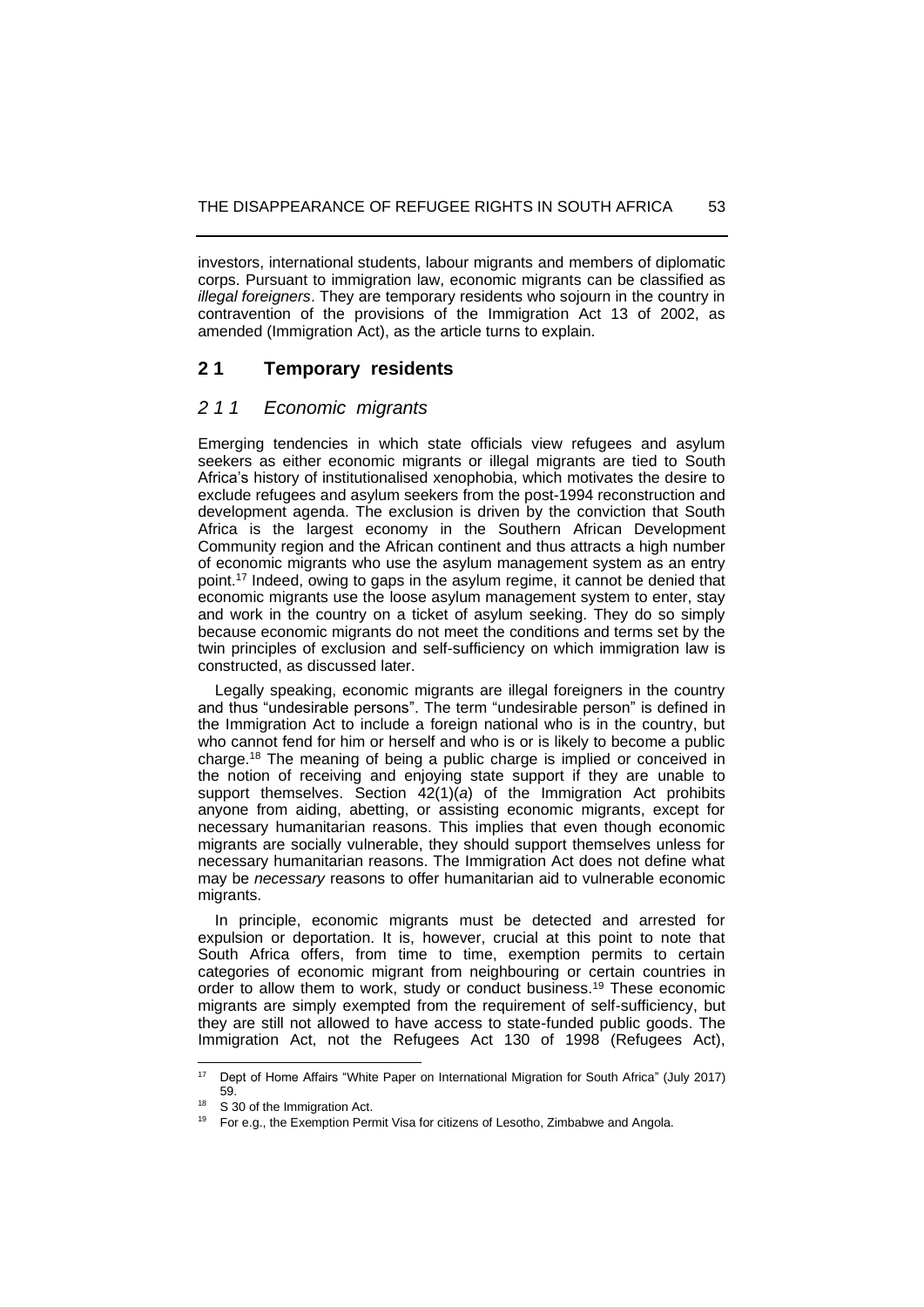regulates the treatment of economic migrants with special permits – such as Angolan, Lesotho or Zimbabwean Exemption Permit Visas. Economic migrants with exemption permit visas – issued in terms of section 31 of the Immigration Act – must fend for themselves and should not seek state support to meet their basic needs. Based on the immigration rule of selfsufficiency, they are excluded from the social welfare system, including the emergency COVID-19 relief packages. <sup>20</sup> However, drawing on the principles of humanitarian emergencies contained in social assistance law, the Scalabrini Centre approached the court for review of their exclusion from, in particular, the COVID-19-based Unemployment Relief Fund.<sup>21</sup> The Scalabrini Centre argued that the exclusion of special permit holders, along with asylum seekers from the Fund was inconsistent with regulation 9(5) of the regulations in terms of the Social Assistance Act 13 of 2000. <sup>22</sup> As a result, the court agreed that the exclusion violated their constitutional rights to equality, dignity and access to social security,<sup>23</sup> as they ought to be included as beneficiaries in the social grant scheme in the event of a declared or undeclared disaster.<sup>24</sup> Based on this premise, economic migrants can only have access to social welfare if they are affected by a disaster on South African territory.

## *2 1 2 Asylum seekers*

Until the decision of the Supreme Court of Appeal in the 2004 case of *Minister of Home Affairs v Watchenuka*<sup>25</sup> and the adoption of the Refugees Amendment Act 33 of 2008, asylum seekers were partially treated as people who can fend for themselves. Prior to these developments, they could not assert their right to have access to subsidised socio-economic services. While the *Watchenuka* decision demanded that the State allow asylum seekers to enjoy the rights to work and education, the 2008 Refugees Amendment Act stipulates duties, obligations and rights of asylum seekers. Section 27A(d) of the Refugees Act, as amended, provides that asylum seekers are entitled to the rights in the Bill of Rights, insofar as those rights apply to asylum seekers. The formulation of this provision creates legal uncertainties and raises interpretive difficulties. In fact, section 27A(d) sounds like a tautology: asylum seekers are entitled to the rights that apply to them. There is no expression of specific rights in the Constitution that apply to asylum seekers in particular. Rather, there are constitutional rights that apply to everyone. The Constitution vests universal rights in everyone;

<sup>20</sup> Kiconko "COVID-19 Pandemic and Racialized Risk Narrative in South Africa" (2020) COVID-19 ODA Rapid Response Research Report, University of Liverpool, https://www.liverpool.ac.uk/media/livacuk/research/heroimages/The,COVID-

<sup>19,</sup>Pandemic,and,Racialised,Risk,Narratives,in,South,Africa.pdf (accessed 2021-09-25).

<sup>&</sup>lt;sup>21</sup> Scalabrini Centre v Department of Social Development 2021 (1) SA 553 (GP).

<sup>22</sup> GN R162 in *GG* 8165 of 2005-02-22.

<sup>23</sup> *Scalabrini Centre v Department of Social Development supra* par 7.

<sup>&</sup>lt;sup>24</sup> *Scalabrini Centre v Department of Social Development supra par 5.*<br><sup>25</sup> **120041.1.AU SA 21.(SCA)** 

<sup>[2004] 1</sup> All SA 21 (SCA).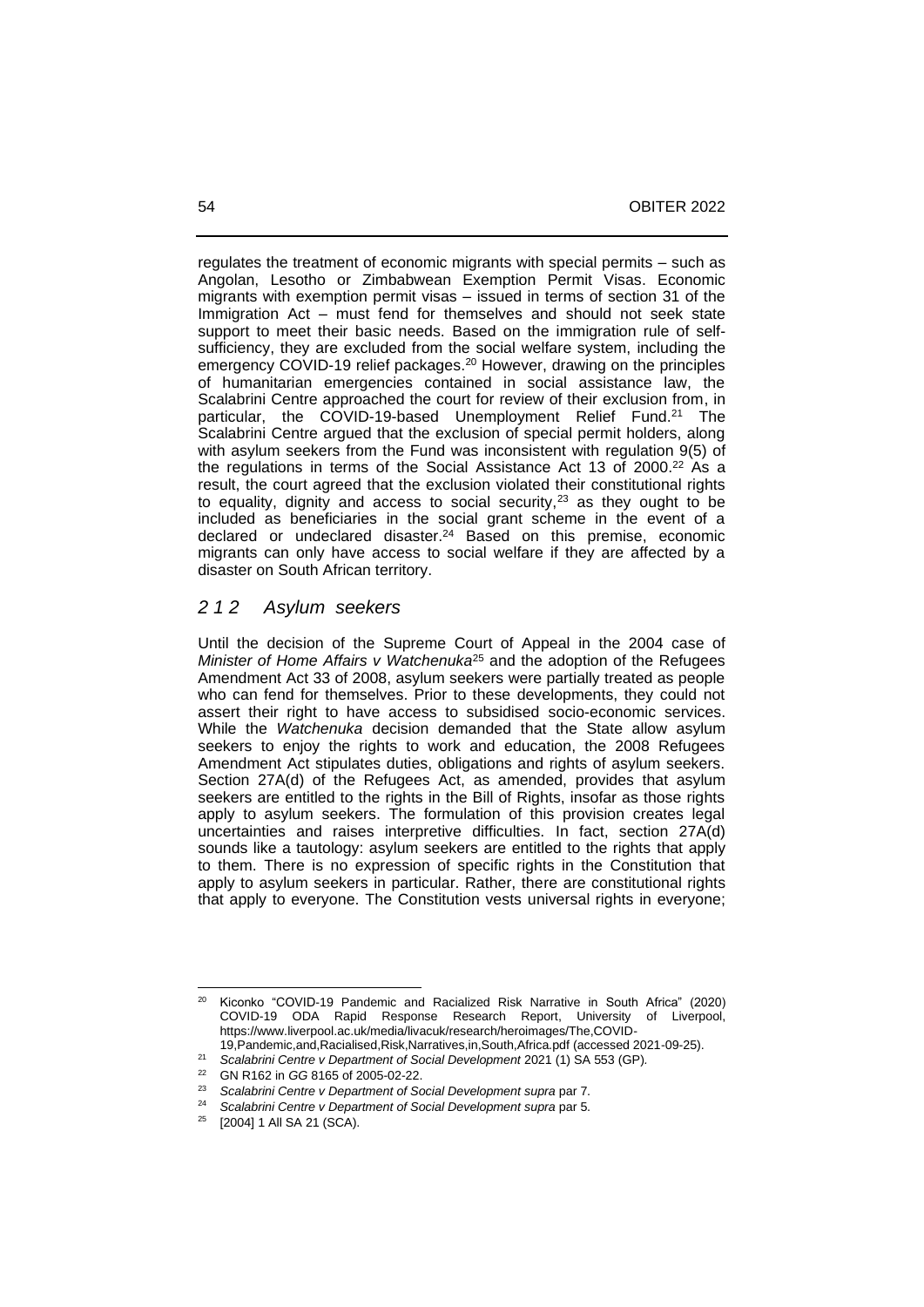these include socio-economic rights and benefits,<sup>26</sup> except for the right to land.<sup>27</sup>

 It has been noted that law is rooted in the history of society and is a product of social influences. South Africa is a country that historically experienced racism, discrimination and oppression and xenophobic sentiments pervade South African society. Consequently, these ill sentiments influence the parameters within which refugees and asylum seekers seek protection. Against this background, the State displays conflicted and ambivalent attitudes towards the protection of asylum seekers. These conflicted attitudes manifest themselves in uncertainties on the part of the State on the question of whether asylum seekers should be included in the post-1994 reconstruction and development programmes that seek to mobilise national resources towards the eradication of the ravages of apartheid. The State is seen adopting (and is applauded for adopting) laws promoting the socio-economic inclusion of asylum seekers in the social welfare system (such as the Refugees Amendment Act 33 of 2008) but, at the same time, it shows no political will to implement those laws. The State is evidently willing to go to court to present reasons for non-implementation; to substantiate this arbitrary social exclusion; and, in return, to adopt antirefugee policies that allow it to avoid obligations created by its own laws. These emerging legal conflicts and divergences are shaped by the behaviour, spirit and morals of South African society, which favours distributing or mobilising national resources for the benefit of citizens who struggled against the apartheid system.

 Socially and economically, law is used as a social institution that constitutionally transforms South African society from an unequal to an egalitarian society. This ethos shapes the South African legal system in such a way that it focuses on or prioritises the improvement of the lives of the historically disadvantaged. This is evident in the case of *Watchenuka*, where the State justified the exclusion of asylum seekers from employment on the main ground that it deprived citizens of employment opportunities.<sup>28</sup> To ensure the protection of such opportunities, asylum seekers should therefore be prevented from developing their potential through education and training.<sup>29</sup> Exclusion from the right to undertake education and training is further politically justified on the premise that a large number of asylum seekers are bogus in that they do not deserve to enjoy constitutional rights that are accorded to *genuine* asylum seekers. Bogus asylum seekers are defined by the 2017 White Paper on International Migration for South Africa as an influx of economic migrants who abuse the asylum management system to regularise their stay and to get access to state resources and livelihoods.<sup>30</sup> However, the Supreme Court of Appeal rejected a general exclusion from the livelihood sphere on the ground that such exclusion will inevitably adversely affect genuine asylum seekers "who have no

<sup>26</sup> Ss 26, 27, 28(1)(*c*) and 29 of the Constitution.

 $27$  S 25(5) of the Constitution.

<sup>28</sup> *Minister of Home Affairs v Watchenuka supra* par 33.

<sup>29</sup> *Ibid*.

<sup>&</sup>lt;sup>30</sup> Dept of Home Affairs "White Paper on International Migration for South Africa" (July 2017) 59.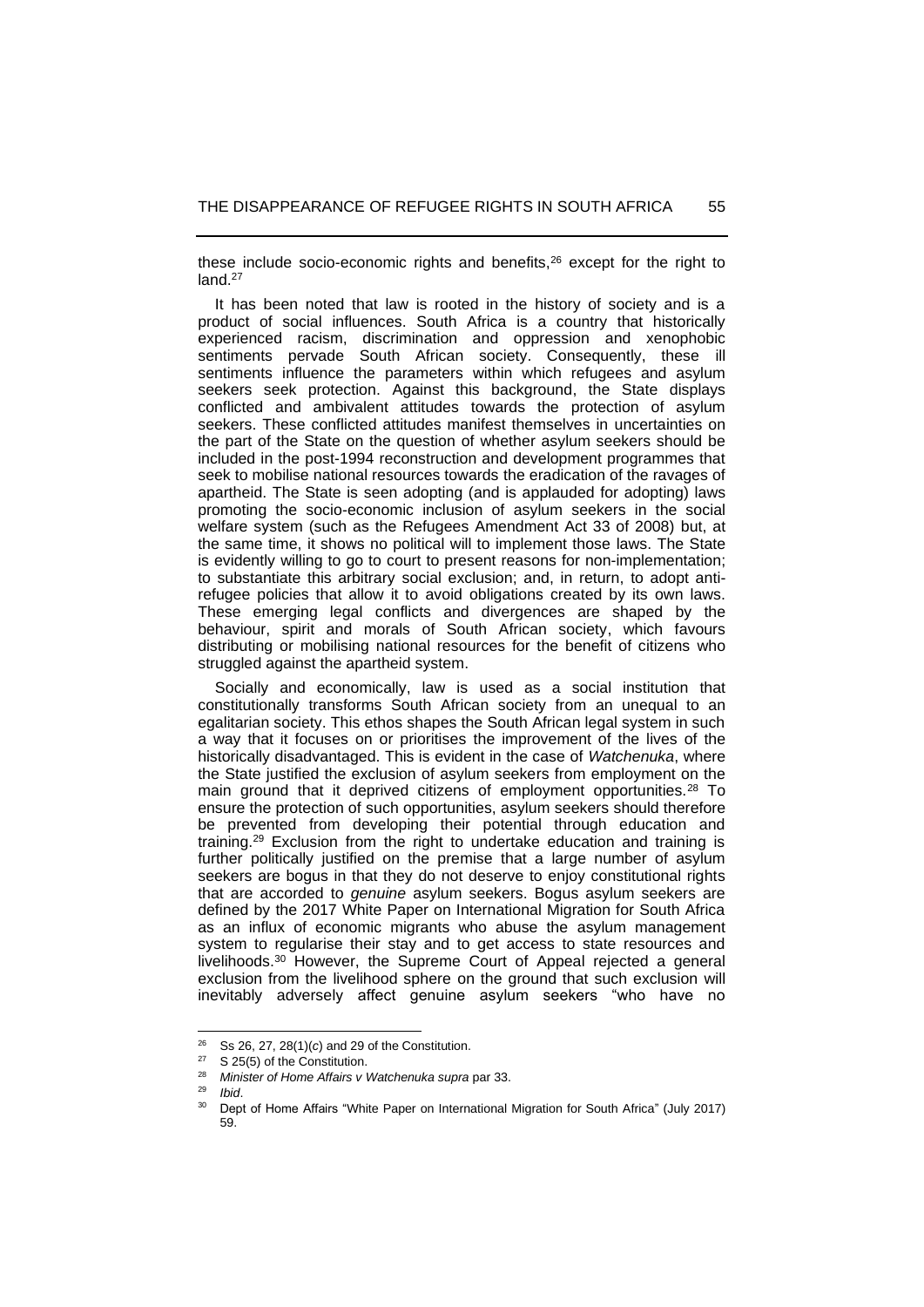reasonable means of support other than through employment".<sup>31</sup> A general prohibition against employment in such circumstances will amount to "a material invasion of human dignity that is not justifiable in terms of [section] 36 of the Constitution". 32

 The *Watchenuka* decision did not deter the State from its continued exclusion of asylum seekers (along with refugees) from accessing state resources and securing rights to lead a dignified life. This is given credence by the 2015 case of *Somali Association of South Africa v Limpopo Department of Economic Development Environment and Tourism,*<sup>33</sup> in which asylum seekers and refugees successfully challenged their exclusion from engaging in business and trading. The State sought to protect national interests on the ground that the right to self-employment in the form of running businesses was reserved for citizens. The State justified this argument based on section 22 of the Constitution and concluded that only citizens "have the right to engage in self-employment, and that there is thus a blanket prohibition against foreign nationals who are asylum seekers and refugees engaging in self-employment – which in this case would amount to a prohibition on trading."<sup>34</sup> Again, the court rejected this argument on the moral ground that the State was myopic concerning the real problems experienced by asylum seekers and refugees and that the prohibition of refugees and asylum seekers from trading has the effect of diminishing their status. <sup>35</sup> The court opined that section 22 of the Constitution does not prevent refugees from working.<sup>36</sup> Neither does it place a blanket prohibition on asylum seekers from working.<sup>37</sup>

 Considering its earlier legal opinion in the decision of *Watchenuka*, the Supreme Court of Appeal in *Somali Association of South Africa*, therefore, concluded:

"if, because of circumstances, a refugee or asylum-seeker is unable to obtain wage-earning employment and is on the brink of starvation, which brings with it humiliation and degradation, and that person can only sustain him- or herself by engaging in trade, that such a person ought to be able to rely on the constitutional right to dignity in order to advance a case for the granting of a licence to trade as aforesaid.<sup>538</sup>

The court is seen to underline that asylum seekers should not be restricted from employment or self-employment in the form of trading if this is the only option available to leading a dignified life. Notwithstanding these judicial decisions, it should be noted that societal ill sentiments towards foreign

<sup>31</sup> *Minister of Home Affairs v Watchenuka supra* par 33.

 $\frac{32}{33}$  *Ibid.* 

<sup>2015 (1)</sup> SA 151 (SCA).

<sup>34</sup> *Somali Association of South Africa v Limpopo Department of Economic Development Environment and Tourism supra* par 31.

<sup>35</sup> *Somali Association of South Africa v Limpopo Department of Economic Development Environment and Tourism supra* par 33.

<sup>36</sup> *Somali Association of South Africa v Limpopo Department of Economic Development Environment and Tourism supra* par 38.

<sup>37</sup> *Somali Association of South Africa v Limpopo Department of Economic Development Environment and Tourism supra* par 40 43.

<sup>38</sup> *Somali Association of South Africa v Limpopo Department of Economic Development Environment and Tourism supra* par 43.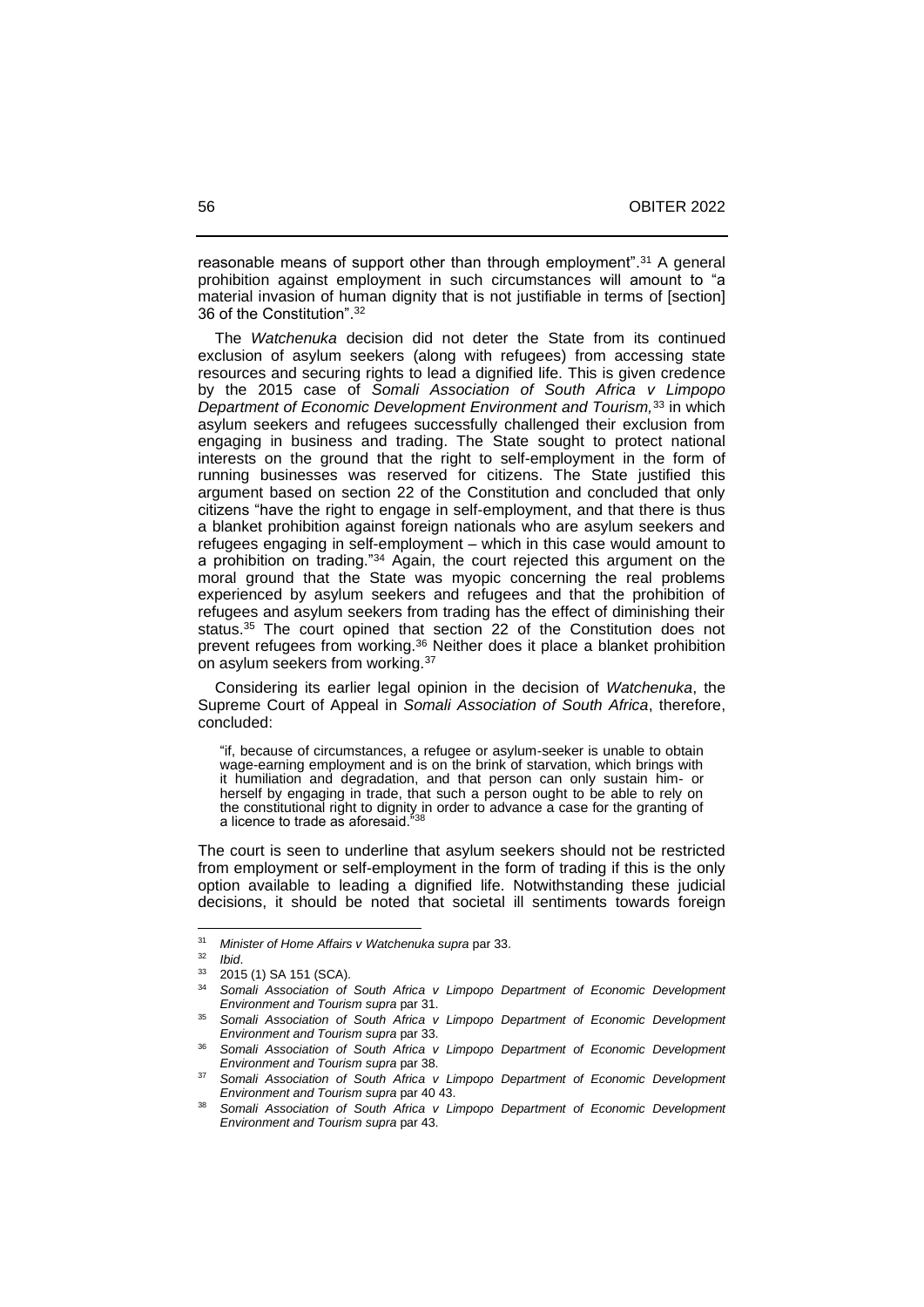nationals always influence the actions of the State, which disregards both refugee-law principles and judicial reviews.

 When the State sought to develop and bring refugee protection in line with these two decisions of the Supreme Court of Appeal through the 2017 amendments, the law evolved into a more restrictive form. Without deep analysis, one might think that the State moved away from the general prohibition of employment, self-employment and education for asylum seekers. However, the 2017 amendments allow asylum seekers to undertake these opportunities in very restricted circumstances, meaning that such opportunities can be enjoyed by asylum seekers only if such enjoyment is endorsed by the Standing Committee for Refugees Affairs. <sup>39</sup> For example, it comes as no surprise that the State emphasised that the right to work can only be endorsed by the Standing Committee on the condition that an asylum seeker must *not* be staying in an asylum processing centre (expected to be funded by humanitarian organisations).<sup>40</sup> The disappearance of the right to work and study is therefore more evident in the new approach to confine asylum seekers to asylum processing centres to be established close to the northern border posts.

 What is implied in the endorsement condition is a reluctance to allow selfsufficient asylum seekers to undertake education and training. It appears that exemption from staying in an asylum processing centre will be afforded asylum seekers who can support themselves or who can be supported by their relatives. <sup>41</sup> This suggests that indigent asylum seekers, who will be accommodated in the asylum processing centres, are not entitled to the right to study or work. The gist of the 2017 amendments is to ensure that indigent asylum seekers are no longer integrated into communities. In other words, the 2017 amendments are aligned with the twin immigration principles of exclusion and self-sufficiency; the confinement of asylum seekers to asylum processing centres seeks to avoid competition between them and citizens. The removal of asylum seekers from the community and its economy is further underlined in the 2017 White Paper on International Migration for South Africa<sup>42</sup> and is applauded by the 2019 White Paper on Home Affairs, which stresses that such an approach will remove the need to allow asylum seekers to work.<sup>43</sup> Economic opportunities and national resources can clearly be safer if it is made difficult for asylum seekers to integrate themselves into South African society. In this regard, the 2017 amendments are indicative of the social and legal conditions in which the refugee protection system has evolved and developed.

 Social and legal conditions surrounding the development of the refugee regime can be summarised as follows: first, asylum seekers are admitted

<sup>&</sup>lt;sup>39</sup> The SCRA must endorse the right to work or study and further "determine the period and conditions in terms of which such asylum-seeker may work or study whilst awaiting the outcome of their application for asylum". See s  $9C(1)(b)$  of the Refugees Act, as amended by the Refugees Amendment Act 11 of 2017.

<sup>&</sup>lt;sup>40</sup> S 22(7) of the Refugees Act as amended by s 18 of the Refugees Amendment Act of 2017.

See s 22(6) of the Refugees Act as amended by s 18 of the Refugees Amendment Act of 2017.

<sup>&</sup>lt;sup>42</sup> Dept of Home Affairs "White Paper on International Migration for South Africa" (July 2017) 61.

<sup>43</sup> Dept of Home Affairs "White Paper on Home Affairs" (June 2019) 19-20.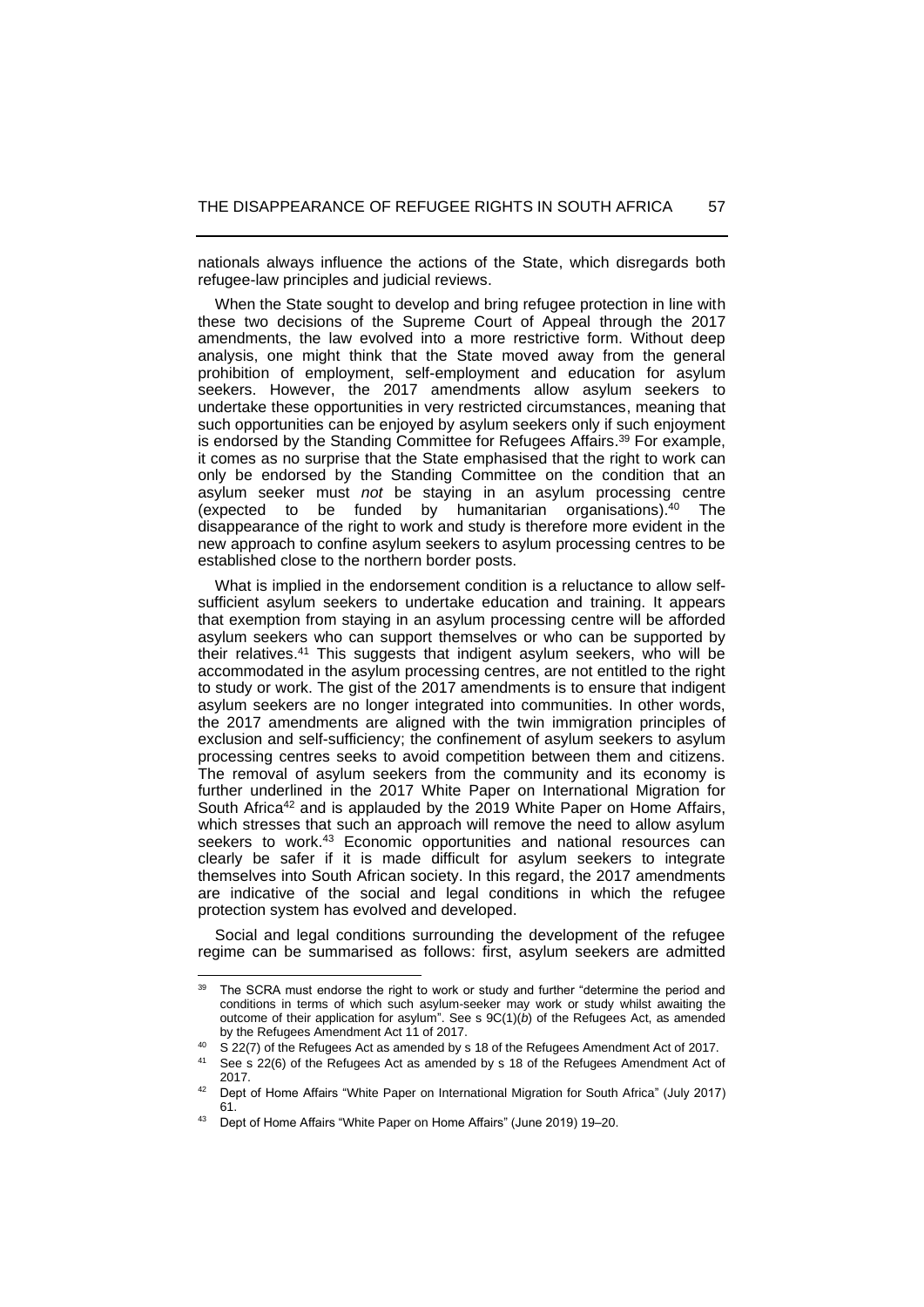into the country to process their asylum application and, secondly, they may be refused asylum if their applications are found to be fraudulent, abusive, or unfounded<sup>44</sup> or if they are disqualified from refugee status in terms of section 4 or 5 of the Refugees Act. Considering these grounds, the 2017 White Paper noted with concern that 90 per cent of claims of asylum made between 2012 and 2017 were merely abusive and did not deserve refugee protection.<sup>45</sup> In 2012, the ANC Document on Security and Stability also emphasised that 95 per cent of asylum claims were lodged by economic migrants. Both these documents classified these individuals who lodge abusive claims as *high-risk profiles* who must be deported to reduce the risk of threats to national security and stability. These abusive claims are detected using the risk-based approach. Based on the risk-based approach, rejection of applications is connected with or can be linked to national concerns that asylum seekers will first place a significant strain on the social welfare system and service delivery and, secondly, may engage in illicit activities for survival.<sup>46</sup> The inability to control the influx of economic migrants has been used by the government as a scapegoat for its failure to meet promises made to citizens to deliver core services for a better life. Municipal governments argue that they are faced with an inability to provide services and jobs for a burgeoning population.<sup>47</sup> In line with this concern, the refugee law evolves and develops in such a way that asylum seekers should not disturb the State's efforts to advance its citizens, in particular, the previously disadvantaged groups. From a socio-legal theory perspective, the protection of asylum seekers is not a burden South African society is willing to take on. National security is therefore an emerging socio-legal trend that is used by the South African government to close its borders to prevent asylum seekers from gaining access to the country and to arrest and deport them if they do gain access. <sup>48</sup> National security issues are further relied on to limit their access to the labour market and socio-economic programmes, even if they are granted refugee status.<sup>49</sup>

#### *2 1 3 Refugees*

In South Africa, the term "refugee" is used to refer to those asylum seekers who have formally been recognised as genuine refugees and thus granted refugee status. Unlike asylum seekers, refugees are fully protected by the Refugees Act, which accords to them full legal protection of the rights in the Bill of Rights that the Constitution vests in everyone.<sup>50</sup> This entails that refugees should be beneficiaries of subsidised economic programmes for the protection of their dignity and restoration of normalcy to their lives. This is in line with international refugee law, which provides that refugees, if admitted to a country, must have their situations improved and dignity

<sup>&</sup>lt;sup>44</sup> S 22(6) of the Refugees Act, as amended by the Refugees Amendment Act of 2017.

<sup>&</sup>lt;sup>45</sup> Dept of Home Affairs "White Paper on Home Affairs" (2019) 45.

<sup>46</sup> James 2017 *Temida* 168.

<sup>47</sup> PMG https://pmg.org.za/committee-meeting/29125/.

Moyo, Ronald and Zanker "Who Is Watching? Refugee Protection During a Pandemic: Responses from Uganda and South Africa" 2021 9 *Comparative Migration Studies* 1 5‒7.

<sup>49</sup> Moyo *et al* 2021 *Comparative Migration Studies* 14–17.

S 27(b) of the Refugees Act.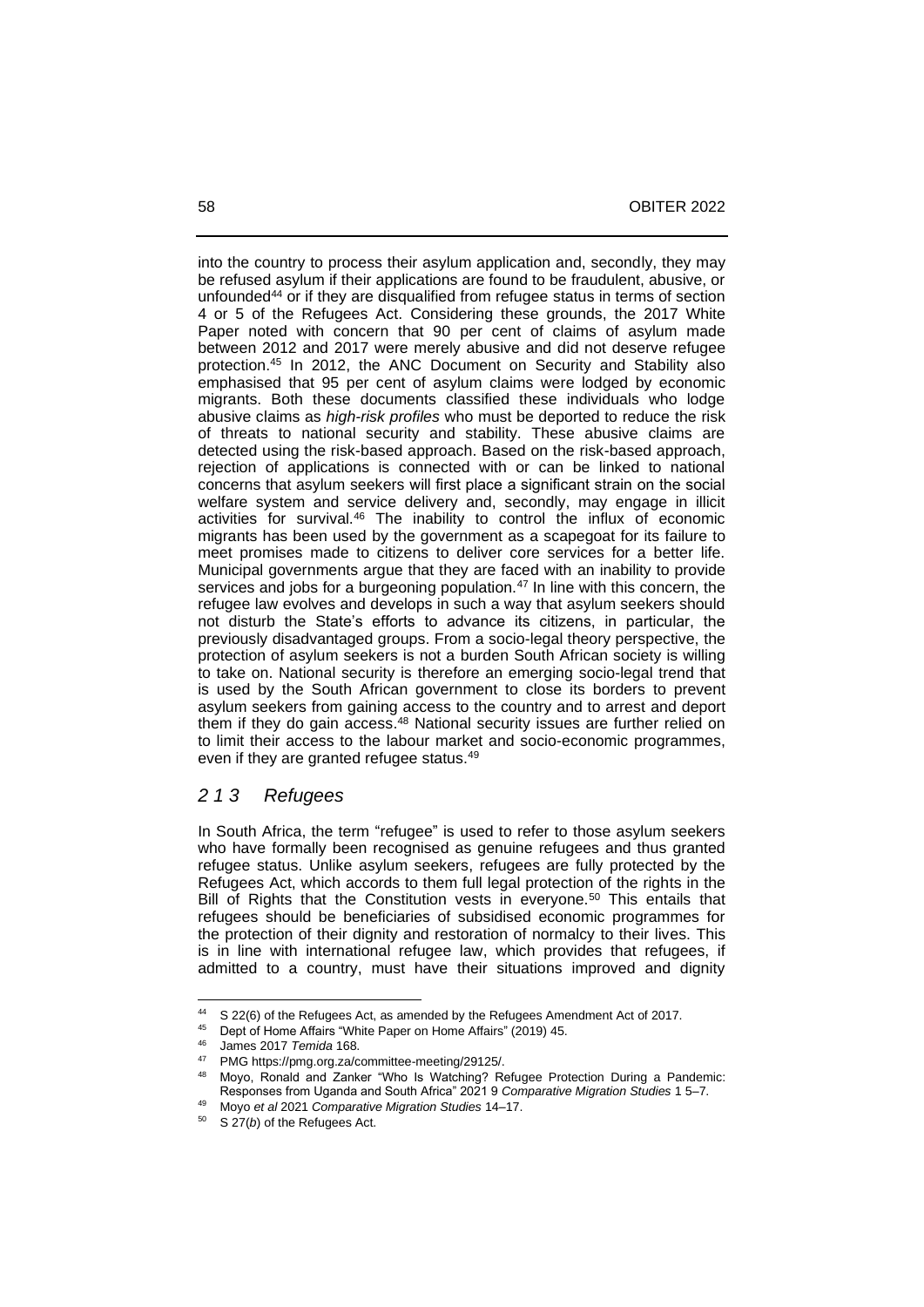restored.<sup>51</sup> They must not simply be given humanitarian assistance such as food parcels; rather they must be enabled to be self-sufficient to become the master of their lives.<sup>52</sup> To become self-sufficient, their refugee rights must be harmonised with socio-economic, labour, and trade legislation.

 Owing to the aforementioned reasons surrounding and shaping the evolution of the South African legal system, the Refugees Act is not harmonised with the legislation that gives effect to constitutional rights, such as the Housing Act, $53$  the Healthcare Act, $54$  and the National Student Financial Aid Scheme Act. <sup>55</sup> Of further concern is that the Refugees Act is not harmonised with the municipal laws (that is, by-laws) that are aimed at promoting socio-economic development at a local level or ensuring that socio-economic services are accessed by people at grassroots. The failure to harmonise the Refugees Act with socio-economic laws at national, provincial and local levels is rooted in and tied to laws that are adopted for various purposes to address inherited social inequality and economic disparities that had (and still have) a greater impact on the lives of historically disadvantaged communities. In this regard, legislation has been enacted to ensure that the national wealth of South Africa be restored to deserving citizens. Worth mentioning are the Broad-Based Black Economic Empowerment Act,<sup>56</sup> the Public Service Act<sup>57</sup> the Employment Equity Act,<sup>58</sup> the Competition Act,<sup>59</sup> and the Preferential Procurement Policy Framework Act.<sup>60</sup> Such laws and policies are adopted as remedial measures that give effect to the realisation of the visions of the post-1994 reconstruction and development agenda.

 Whereas immigration law principles restrict the employment of foreign nationals in positions that can be filled by South Africans, refugees are hardly employed in these positions, when the question of addressing the past discrimination in the labour industry is raised. Low-skilled and semiskilled refugees therefore struggle to find employment. Neither are they assisted in starting their own small business. The Department of Small Business Development does not consider them in its programmes. On top of this, financial institutions are reluctant to offer financial loans to refugees on the ground that they are temporary residents who can return home anytime. They are further excluded from student financial aid at higher learning institutions, as such aid was designed to redress unequal representivity of South Africans in education and training.<sup>61</sup> Based on the idea that they are economic migrants, refugees were excluded from the COVID-19 economic

<sup>51</sup> Art 2(b)-(c) of the Statute of the Office of the United Nations High Commissioner for Refugees of 1950.

<sup>52</sup> Dryden-Peterson "Education of Refugees in Uganda: Relationship between Setting and Access" 2003 *Refugee Law Project, Working Paper No. 9* 14.

 $^{53}$  107 of 1997.

 $^{54}$  61 of 2008.<br> $^{55}$  56 of 1000

<sup>55</sup> 56 of 1999.

<sup>56</sup> 53 of 2003.

 $^{57}$  103 of 1994.

 $58$  55 of 1998.

<sup>59</sup> 89 of 1998.

 $60, 5$  of 2000.

<sup>61</sup> Preamble and s 4(*a*) of the National Students Financial Aid Scheme Act 56 of 1999.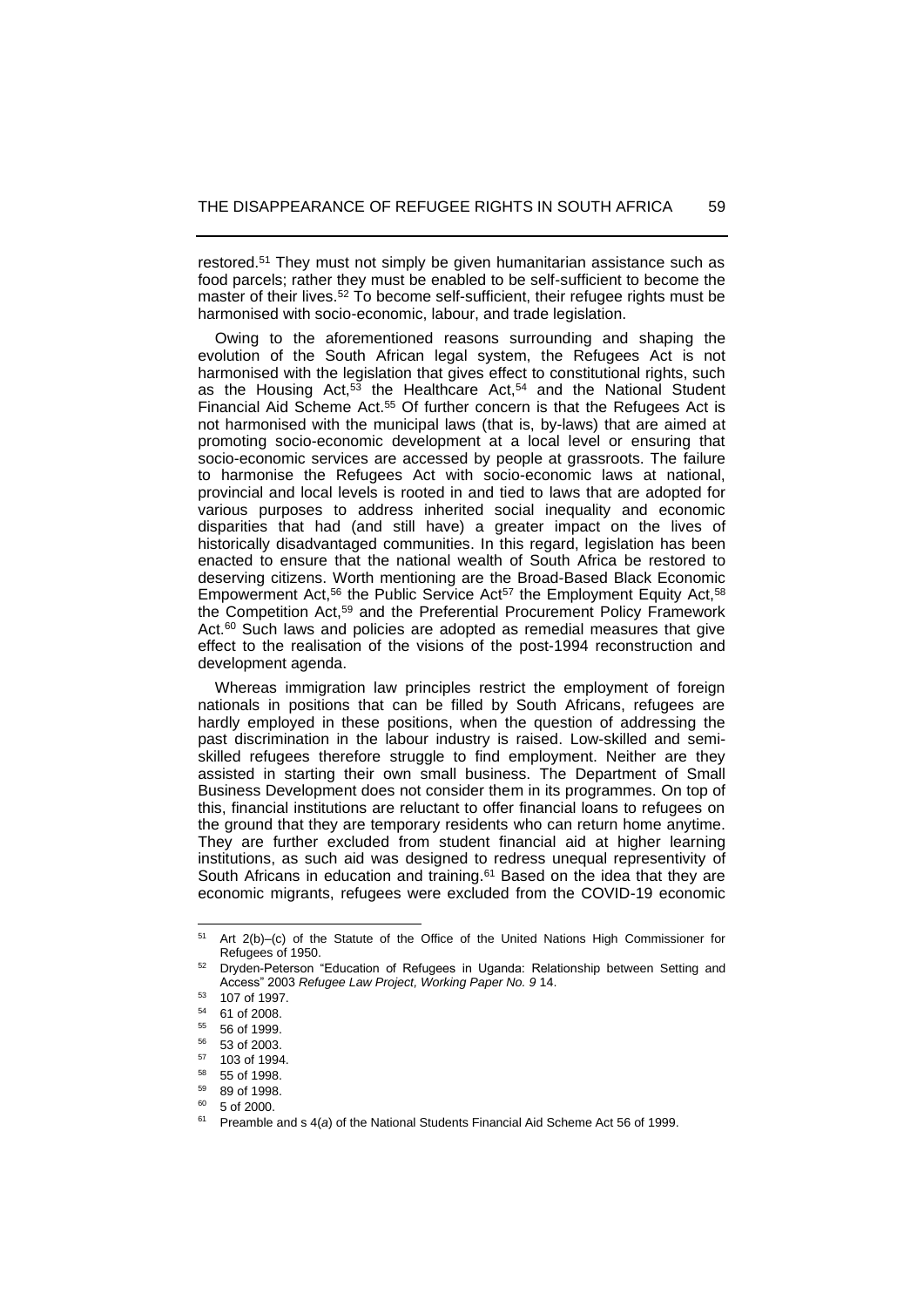relief packages. These include the debt relief finance scheme, the business growth/resilience facility, the tourism relief fund for small, medium and micro enterprises, the relief funding for distressed businesses, the employer relief fund or the national empowerment fund support.<sup>62</sup> Access to these funds relied either on compliance with black economic empowerment conditions<sup>63</sup> or on condition that a business or company was owned 100 per cent by citizens whose employees were 70 per cent citizens.<sup>64</sup> The development of these conditions for qualifications of COVID-19 relief packages were shaped and guided by emerging South Africa's post-1994 socio-legal theory that seeks to avoid any competition with non-citizens, on the one hand, and with previously advantaged citizens, on the other.

 Politically, refugees are not viewed as members of the South African political community. They are consequently excluded from political platforms through which participatory democracy in the decision-making process takes place. As a result, policies that override the interests of refugees are taken. Rawls describes this exclusion in the context that participatory democracy in a constitutional transformation is always arranged in a manner that satisfies and advances the needs of citizens or is aligned to the will and desires of citizens.<sup>65</sup> As noted, the will of citizens is fundamentally shaped and guided by their history. In South Africa, socio-economic laws are engineered so as to address the socio-economic hardships experienced by historically disadvantaged people to the exclusion of previously advantaged people and vulnerable non-citizens. It is within this context that the interests of refugees and asylum seekers, whose voices are missing in political domains, are flouted. The State's desire to preserve national resources for citizens has gradually caused, shaped, and developed feelings of self-centredness, hatred and anger towards asylum seekers; this has eroded human nature and its capacity to share the painful feelings and distressful situation of refugees.

#### **2 2 Permanent residents**

Refugees, who are temporary residents, can apply to become permanent residents to enjoy more rights. However, this article intends to highlight the difficulties in distinguishing between the legal positions of a refugee and a permanent resident (which negatively impact on refugee protection) or in distinguishing between those rights they enjoy as foreign nationals with temporary resident status and those rights they enjoy as foreign nationals with permanent resident status. These difficulties arise from the provisions of section 27(*b*) of the Refugees Act and section 25(1) of the Immigration Act, respectively. Section 27(*b*) of the Refugees Act provides:

<sup>62</sup> Kavuro "South Africa Excludes Refugees and Asylum Seekers from Covid-19 Aid" (2020- 05-29) *Mail & Guardian* https://mg.co.za/coronavirus-essentials/2020-05-29-south-africarefugees-coronavrus-exclude-law/ (accessed on 18 June 2020).

Criteria to access relief for SMMEs within tourism sector.

Criteria to access the Debt Relief for Distressed Business, Business Growth/Resilience Facility and Spaza Support Scheme. Citizenship was a condition to have access to food aid parcels.

<sup>65</sup> Rawls *A Theory of Justice* (1999) 195.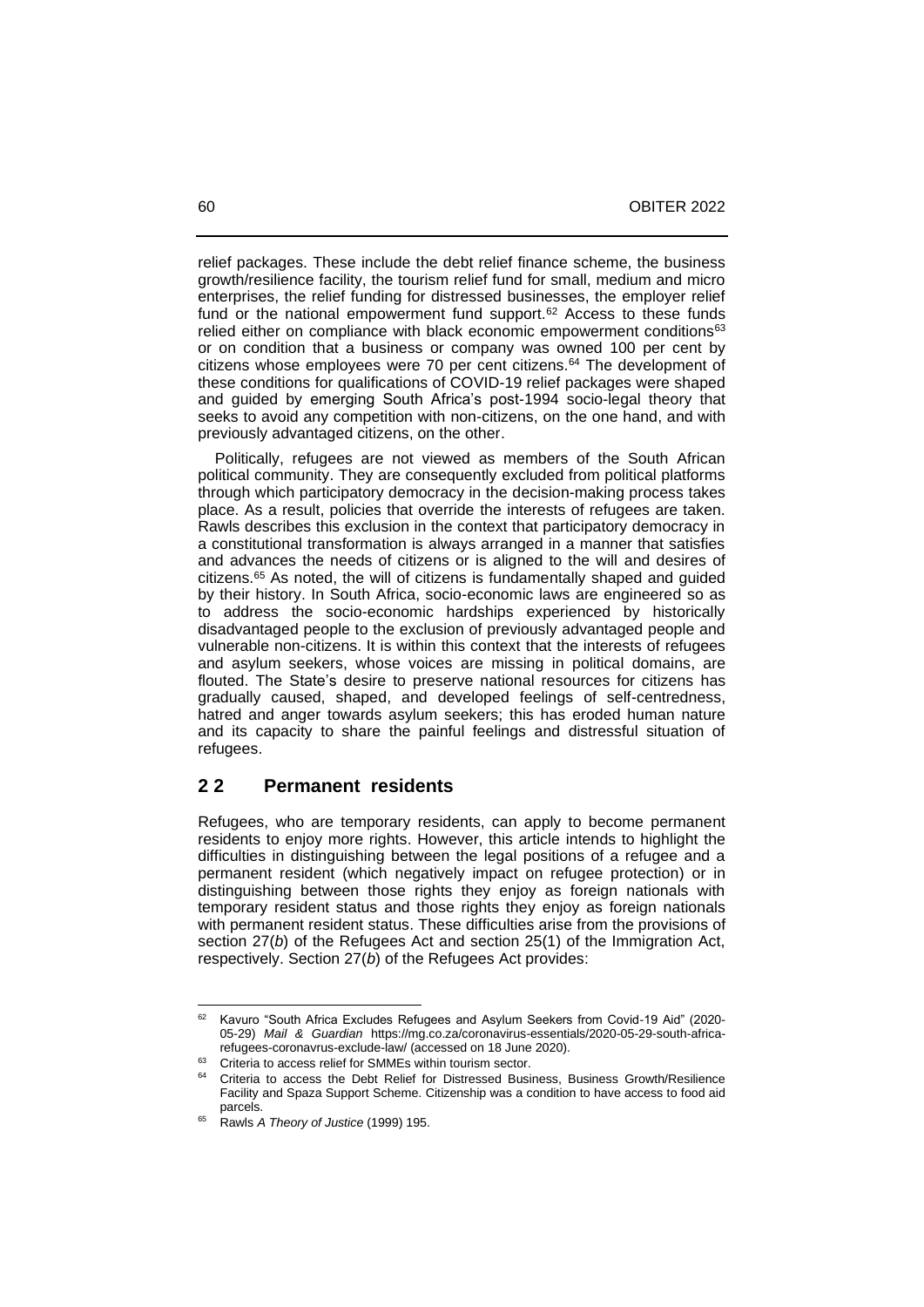[a] refugee enjoys full legal protection, which includes the rights set out in Chapter 2 of the Constitution ... except those rights that only apply to citizens."

On the other hand, section 25(1) of the Immigration Act provides that a permanent resident is granted the right to enjoy

"all the rights, privileges, duties and obligations of a citizen, save for those rights, privileges, duties and obligations which law or the Constitution explicitly ascribes to citizenship."

It appears challenging to make a clear distinction between those immigration rights conferred on permanent residents under the Immigration Act and those refugee rights conferred on refugees under the Refugees Act.

 The differences between these two provisions start with the vesting of certain rights, privileges, duties and obligations of a citizen in foreign nationals with permanent resident status. The provisions of the Refugees Act vest the same duties and obligations in refugees, but not the privileges. It is then difficult to define the meaning, scope and ambit of "privileges". Such difficulties create confusion in judicial review of the question as to what extent the rights in the Bill of Rights and other legislated rights apply to permanent residents as opposed to refugees, or the question of what privileges permanent residents have in the entitlement and enjoyment of constitutional and legislated rights. Defining the scope and ambit of basic rights in the context of the immigration law framework and the context of the refugee law framework becomes extremely problematic and is of concern.

 Difficulties arising from defining the scope and ambit of constitutional and statutory rights and privileges of permanent residents as opposed to refugees were not, in clear terms, addressed by the Constitutional Court in the 2007 case of *Union of Refugee Women v Director, Private Security Industry Regulatory Authority.*<sup>66</sup> The Constitutional Court simply disagreed with the contention that refugees should be treated similarly to permanent residents but gave no clear guideline on what constitutional rights should be enjoyed by refugees as opposed to permanent residents.<sup>67</sup> Because refugees are temporary residents, they should, in the view of the Constitutional Court, not enjoy the same socio-economic rights, privileges and benefits as permanent residents. <sup>68</sup> The salient question left unanswered is what the rights, privileges and benefits are that refugees are not entitled to. This question appears to reveal that in disputes on what refugees are entitled to, disputants have to approach a court for constitutional solutions.

 The absence of clarity as to which socio-economic rights accrue to permanent residents to the exclusion of refugees has a deleterious impact on determining which socio-economic schemes will be extended to apply to refugees in actual situations. Refugees are denied access to certain rights on the ground that they are not permanent residents. However, in law and policy, there is no clear justification for why certain socio-economic rights, benefits and opportunities should be limited to permanent residents.

<sup>&</sup>lt;sup>66</sup> 2007 (4) BCLR 339 (CC).

<sup>67</sup> *Union of Refugee Women v Director, Private Security Industry Regulatory Authority supra* par 64-65.

<sup>68</sup> *Ibid*.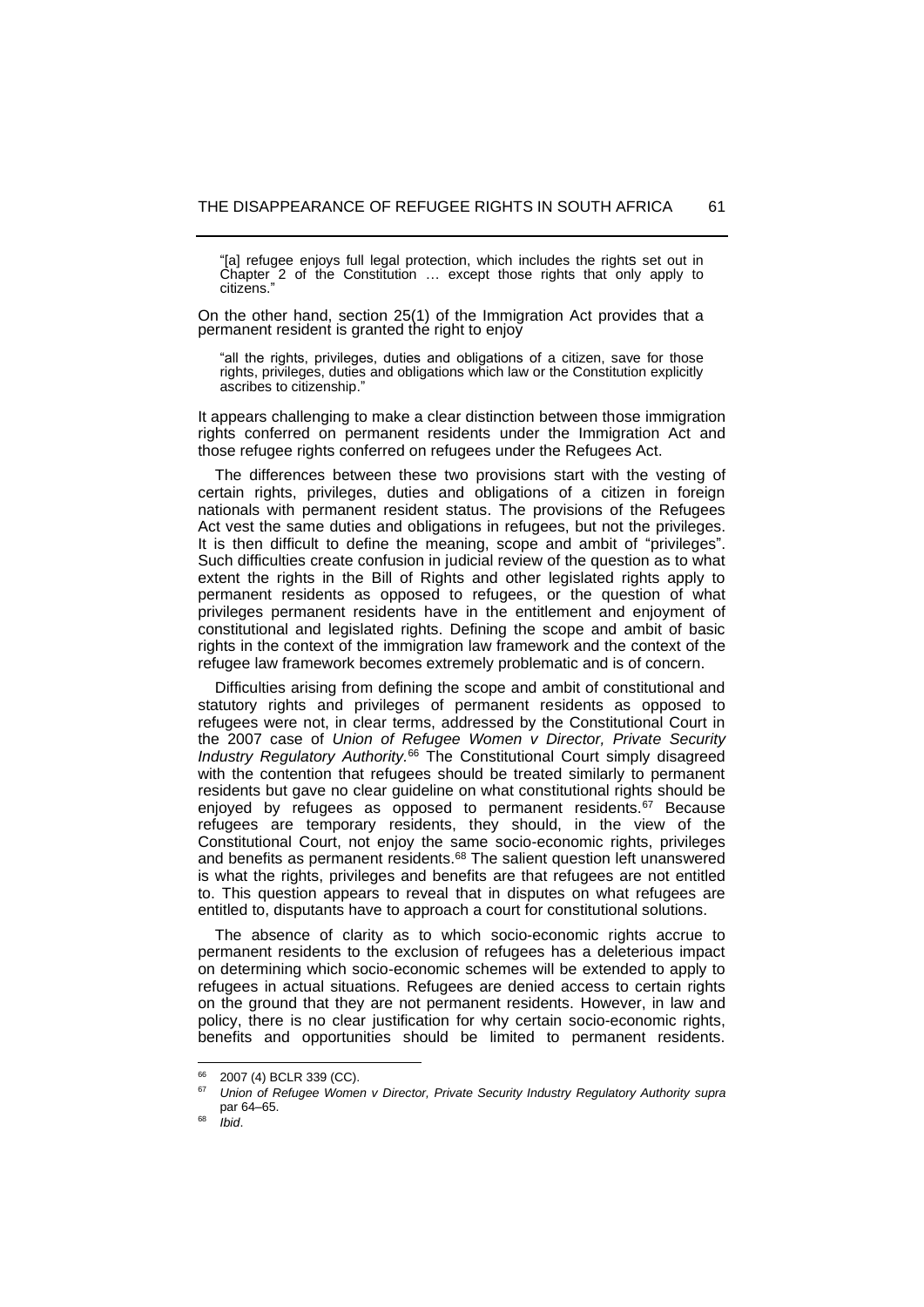Nonetheless, they enjoy limited rights concerning employment, business and trade, and related social security. When it is emphasised that refugees are temporary residents in the country, they are excluded from a large number of opportunities that could have contributed to their improvement and development at individual and community levels. As temporary residents, they do not enjoy the same access as permanent residents to socioeconomic schemes designed to uplift the poor from poverty, or to economically empower historically vulnerable citizens,<sup>69</sup> or to address the national economic distress caused by the national lockdown and efforts to curb transmission of COVID-19.<sup>70</sup> Such exclusion is strengthened by the political belief that inclusion of refugees in the said schemes would act as a bar to the realisation of the spirit, object and purport of the post-1994 reconstruction and development agenda. <sup>71</sup> This belief of the most powerful group within South African society disregards the rights of refugees.

 The spirit to exclude refugees from national benefits and privileges accorded to permanent residents can further be tied to Tamanaha's view that the law is not static, but changes to reflect the views and interests of the most powerful groups within society.<sup>72</sup> In this way, the law governing foreign nationals, in general, and refugees and asylum seekers in particular, changes from time to time to reflect the wishes and will of citizens, resulting in the institutionalisation of social exclusion and denial of social justice for refugees. Refugees are continuously stigmatised as undesirable people. This perceived undesirability can be better understood when viewing the attempts made by the State to deny refugees the possibility of becoming permanent residents.

 Prior to the revision of the refugee law in 2017, refugees could apply for permanent residence status after five years of continuous residence in South Africa from the date on which they were granted asylum.<sup>73</sup> This period was however extended to 10 years by the 2017 Refugees Amendment Act. The extension of the period is intended to exclude refugees from access to those socio-economic benefits, privileges, and opportunities available to foreign nationals with permanent resident status. The government's intention to exclude refugees from permanent resident positions can further be inferred from the condition that such status can only be granted to a refugee after, and if, the South African government is satisfied that there is no peace, security and stability in the country of origin of that refugee.<sup>74</sup> Refugee applicants for permanent residency, whose home countries are relatively peaceful, will not qualify for permanent residency. This disqualifying ground for individuals seeking permanent residency is justified on the premise that refugees are inherently expected to return to their home countries once conditions exist to allow them to return safely.<sup>75</sup> In this regard, refugee

<sup>&</sup>lt;sup>69</sup> Kavuro 2015 *Law, Democracy and Development* 249–255.<br><sup>70</sup> Kavuro **https://mg.co.za/coronavirus-essentials/2** 

https://mg.co.za/coronavirus-essentials/2020-05-29-south-africa-refugeescoronavrus-exclude-law/.

<sup>71</sup> Kavuro 2013 *Global Education Magazine* 22 24.

<sup>72</sup> Bix "A New Historical Jurisprudence" 2018 95 *Wash UL Rev* 1035 1039.

 $73$  S 27(*c*) of the Refugees Act.<br> $74$  S 27(*c*) of the Refugees Act

S 27(*c*) of the Refugees Act, as amended by the Refugees Amendment Act of 2017.

<sup>75</sup> Dept of Home Affairs "White Paper on International Migration for South Africa" (July 2017) 42.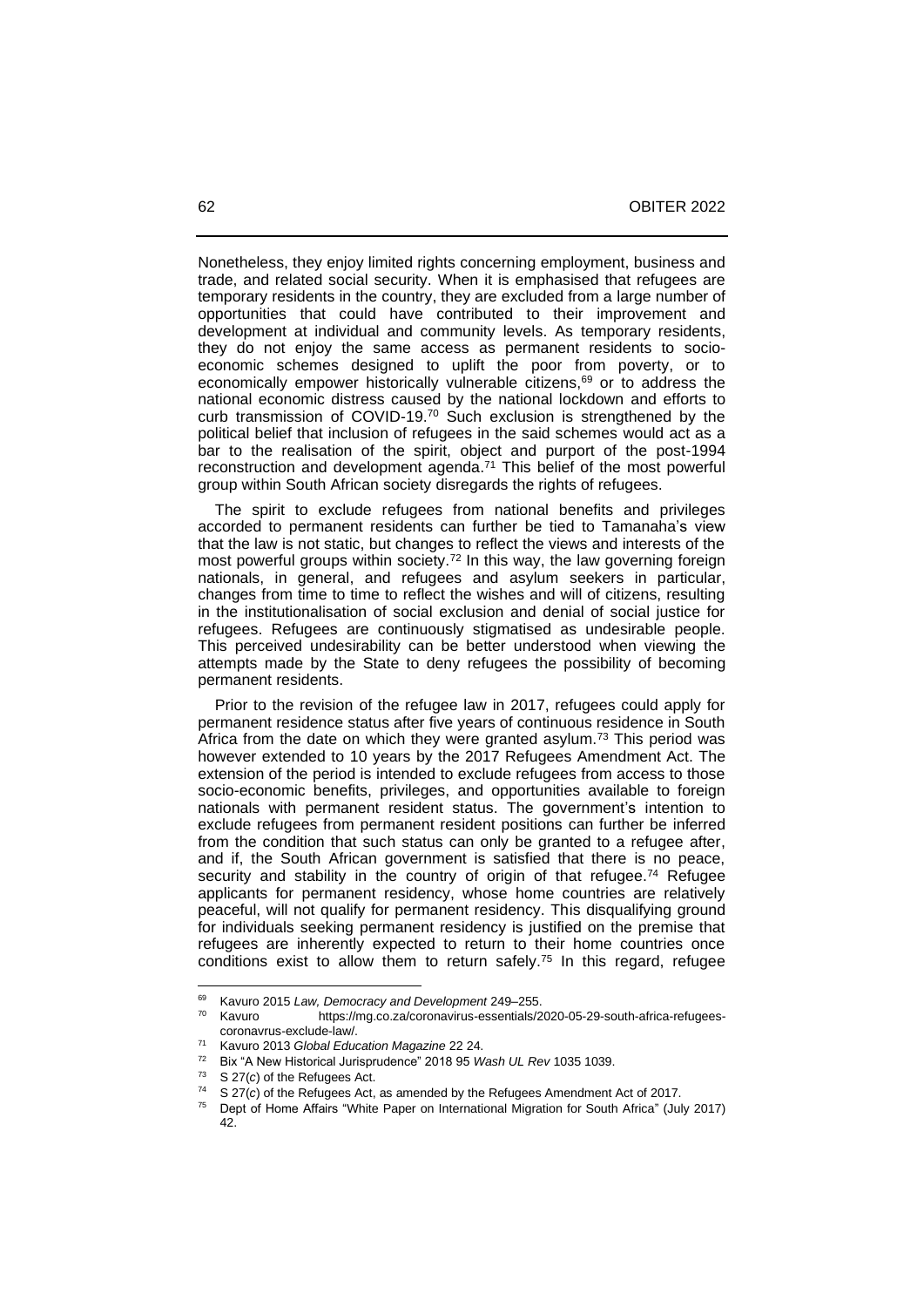conditions are understood by South African society to be temporary and not permanent. This approach has a negative impact by excluding refugees from permanent residency on the ground that their countries of origin are politically stable. The stability and security approach does not apply to other foreign nationals who apply and qualify for permanent residency in terms of sections 26 and 27 of the Immigration Act.<sup>76</sup> Other foreign nationals are not subjected to a qualification period of 10 years. The period of 5 years applied to them. Refugees are, therefore, deliberately discriminated against, thus defeating the principle of favourable treatment.

## **3 CONCEPTUALISING ASYLUM PROTECTION**

#### **3 1 Meaning of the concept of asylum**

To arrest the disappearance of the rights of refugees and asylum seekers, there is a need to understand that a segment of foreign nationals in South Africa have come to the country seeking asylum and that offering them such asylum comes with the responsibilities to take care of their socio-economic needs. Such responsibilities include an emergency response to their human suffering and assisting them to become self-reliant. To see mere economic reasons for staying in South Africa in a negative light impacts the principle of refugee protection and thus shapes the disappearance of essential socioeconomic rights. The negative impact of such an approach potentially and gradually shrinks the protection of refugees so that it becomes meaningless. For this reason, it is important to conceptualise the term "asylum". To begin with, the term is contained in article 14 of the Universal Declaration of Human Rights, adopted in 1948, which stipulates that "[e]veryone has the right to seek and enjoy in other countries asylum from persecution". It is further entrenched in article 12(3) of the African Charter on Human and Peoples' Rights, adopted in 1981. Article 12(3) of the African Charter stipulates:

"[e]very individual shall have the right, when persecuted, to seek and obtain asylum in other countries in accordance with laws of those countries and international conventions".

These provisions are adopted by the Refugees Act and are particularly underlined in section 1A of the Act, as amended by the Refugees Amendment Act 33 of 2008. Section 1A of the Act stipulates that international refugee protection in South Africa must be understood, interpreted and applied with due regard to international refugee law and international human rights law. It is within this context that asylum offered by the South African government should be understood by lawmakers and service providers and, ultimately, that refugees or asylum seekers should be

These two provisions provide for various types of permanent resident permit that may be granted to foreign nationals. They are s 26(*a*) holder of a general work visa; s 26(*b*) spouse of South African citizen or PRP holder; s 26(*c*) child of South African citizen or PRP holder under 21 years; s 26(*d*) child of South African citizen; s 27(*a*) holder of a quota work visa; s 27(*b*) holder of critical skills visa; s 27(*c*) holder of a business visa; s 27(*d*) refugee; s 27(*e*) retired person; s 27(*f*) financially independent person; and s 27(*g*) relative of South African citizen or PRP holder within the first step of kinship.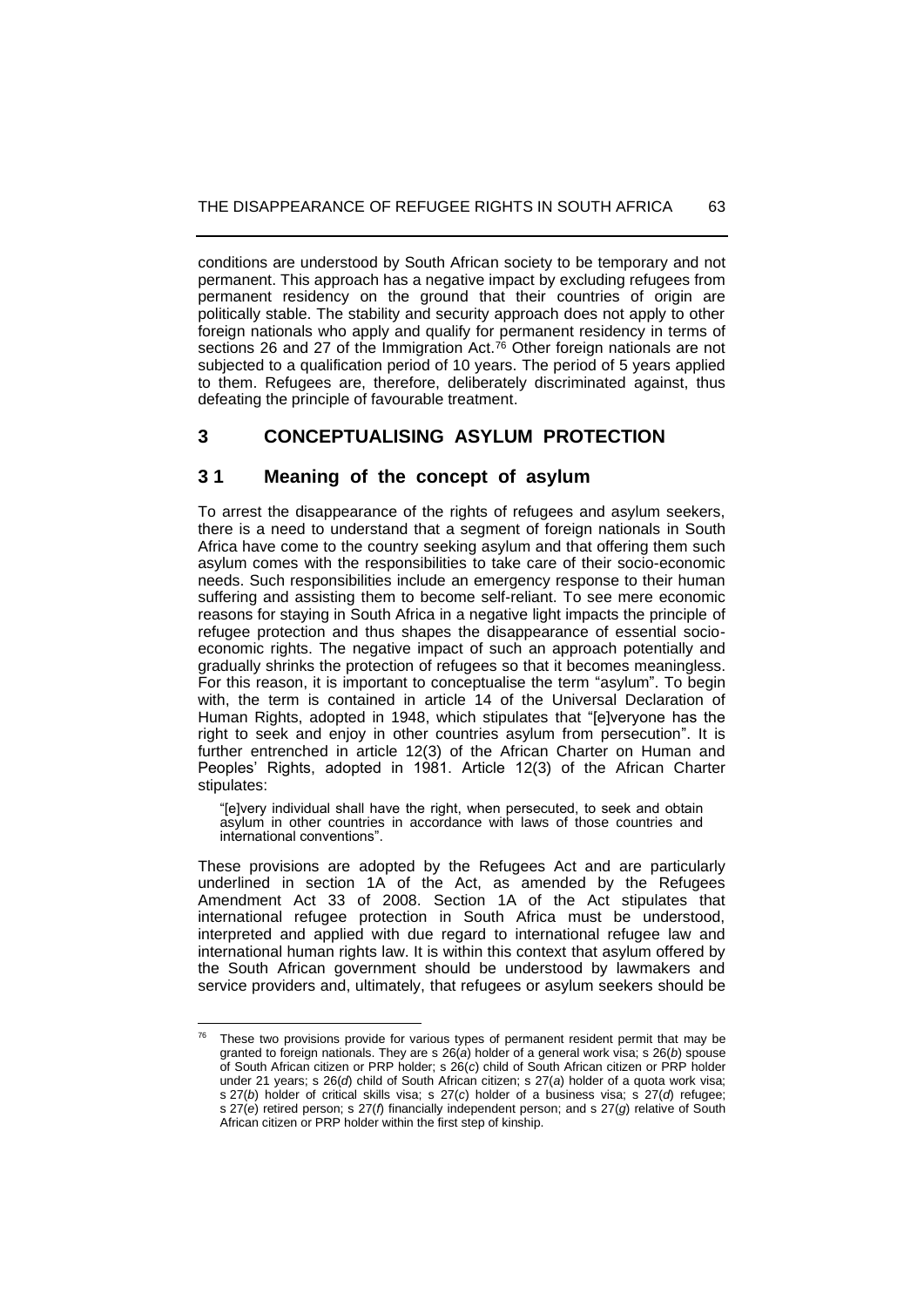entitled to enjoy asylum. Against this backdrop, this article critically analyses the treatment accorded to refugees and asylum seekers.

 Bachrach defines asylum as "an inviolable refuge ... a sanctuary, or … a place where one is safe and secure". <sup>77</sup> Central to asylum is the idea of a safe haven, coupled with the safety and security of the person. Accordingly, individuals seeking asylum will be expecting the safety, security and social protection given by or flowing from a sanctuary or refuge. In the context of a safe haven, the term "asylum" is defined to refer to "something that may be provided within an asylum, a place where protection is offered". <sup>78</sup> In this regard, offering asylum comes with obligations to treat those seeking asylum (that is, asylum seekers) or granted asylum (that is, refugees) according to internationally accepted human rights standards – whether or not entrenched in the Constitution.<sup>79</sup> Human security is, therefore, key to asylum. In the refugee domain, human security is not only constituted by freedom from fear of political persecution, but also freedom from fear of destitution (or economic distress), victimisation, or other socio-economic vulnerabilities.<sup>80</sup> Refugee law should be expected to evolve and develop in the context of ensuring human security against physical insecurity, traumatic stress disorders, deprivation and destitution.

 There is a radical need to develop a law governing refugees and asylum seekers at national level anchored in and informed by foundations of asylum, which can better be described with reference to the baseline principles of international refugee protection as emerged, evolved and developed under international refugee law. These principles are as follows:

- (i) *Humanitarian*. Welcoming individuals escaping persecution and seeking asylum as well as responding to their problems is a social and humanitarian act, and therefore should not become a cause of tension between states.<sup>81</sup>
- (ii) *Social justice*. A host state should refrain from taking re-distributive or remedial measures that may compel refugees or asylum seekers to return to a place where they will face persecution (*non-refoulement*). Causes that may compel refugees and asylum seekers to return to their persecutors include their exclusion from life-saving programmes or economic activities. 82
- (iii) *Socio-economic*. Humanitarian and socio-economic rights and benefits must be extended beyond citizens to include refugees and

<sup>77</sup> Bachrach "Asylum and Chronically Ill Psychiatric Patients" 1984 141 *Am J Psychiatry* 975 976.

 $78$  *Ibid.*<br> $79$  *In th* 

<sup>79</sup> In the case of *S v Makwanyane* 1995 (6) BCLR 665 par 35, the Constitutional Court held that public international law includes binding and non-binding law and that "[t]hey may both be used as tools of interpretation of the rights in the Bill of Rights".

<sup>80</sup> This view was affirmed by the Supreme Court of Appeal in *Somali Association of South Africa v Limpopo Department of Economic Development Environment and Tourism supra* par 44 when it opined that deprivation of economic opportunities will induce refugees and asylum seekers to leave South African shores.

<sup>81</sup> Feller "The Evolution of the International Refugee Protection Regime" 2001 5 *Journal of*  Law & Policy 129 131-132.

Pursuant to the Convention Relating to the Status of Refugees, refugee rights must – in the most essential respects – be enjoyed on the basis of favourable treatment.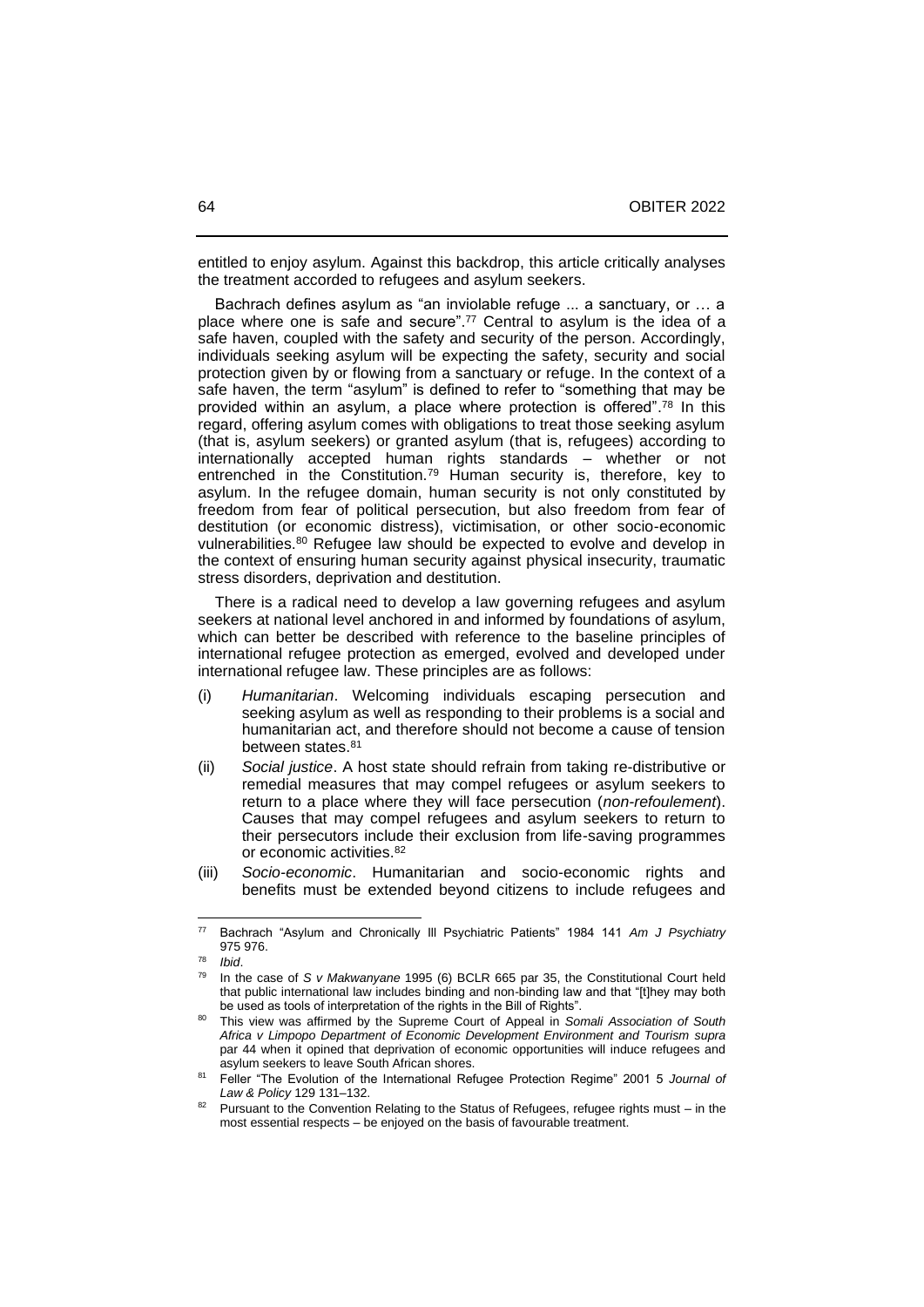asylum seekers, based on the idea of equality in rights and dignity.<sup>83</sup> Unlike citizens who are equally entitled to all rights, benefits and privileges, refugees must be accorded full legal protection with respect to socio-economic rights and benefits they are entitled to. On the other hand, asylum seekers must be accorded favourable access with respect to life-saving or basic socio-economic rights and benefits. Unfair discrimination will give rise to the violation of the principle of favourable treatment.

- (iv) *International cooperation*. Considering that socio-economic protection may place unduly heavy burdens on host countries, effective protection of refugees and asylum seekers can therefore be achieved through international cooperation and African solidarity.<sup>84</sup>
- (v) *Non-punitive*. Inability to meet immigration law requirements cannot, in principle, be invoked to penalise individuals escaping from persecution, as they are not expected to leave their home countries and enter countries of asylum in a regular fashion. <sup>85</sup> Accordingly, asylum seekers cannot be classified as illegal foreigners or illegal (or irregular) immigrants or undesirable people based on contravention of rules and principles of the Immigration Act.
- (vi) *Exceptional circumstances*. Exempting asylum seekers/refugees from immigration law requirements is however not absolute. Those seeking or granted asylum can be expelled by host countries "in exceptional circumstances directly impacting national security or public order". 86 National security cannot generally be used to exclude them from the social welfare system.

Rights flowing from these asylum principles demand special and differentiated treatment from those accorded to other foreign nationals generally. It is within this context that the Refugees Act was initially engineered. It was engineered to exempt refugees and asylum seekers from the emphasis, in immigration law, on self-reliance, and thus to afford them special and favourable inclusion in socio-economic and development programmes. Such exemption is based on recognition of their existing conditions of deprivation and human suffering. Special inclusion is, under the Refugees Act, grounded in a favourable or differentiated treatment in the sense of equal treatment with citizens concerning public goods and services for the protection, promotion and fulfilment of international refugee protection and for a better life for refugees and asylum seekers.<sup>87</sup> For that reason, equal treatment with citizens should be prioritised in legislation distributing social, economic and labour rights and benefits and in legislation promoting business and trade in informal and formal sectors. Such prioritisation, which could have a positive impact on refugee situations (such as their health and social conditions), was later deviated from. The dignity of refugees and asylum seekers can only be effectively protected if they are assisted to

<sup>&</sup>lt;sup>83</sup> Feller 2001 *Journal of Law & Policy* 131-132.

<sup>84</sup> *Ibid*.

<sup>85</sup> *Ibid*.

<sup>86</sup> *Ibid*.

<sup>&</sup>lt;sup>87</sup> Refugees and asylum-seekers are accorded all rights in the Bill of Rights that apply to everyone.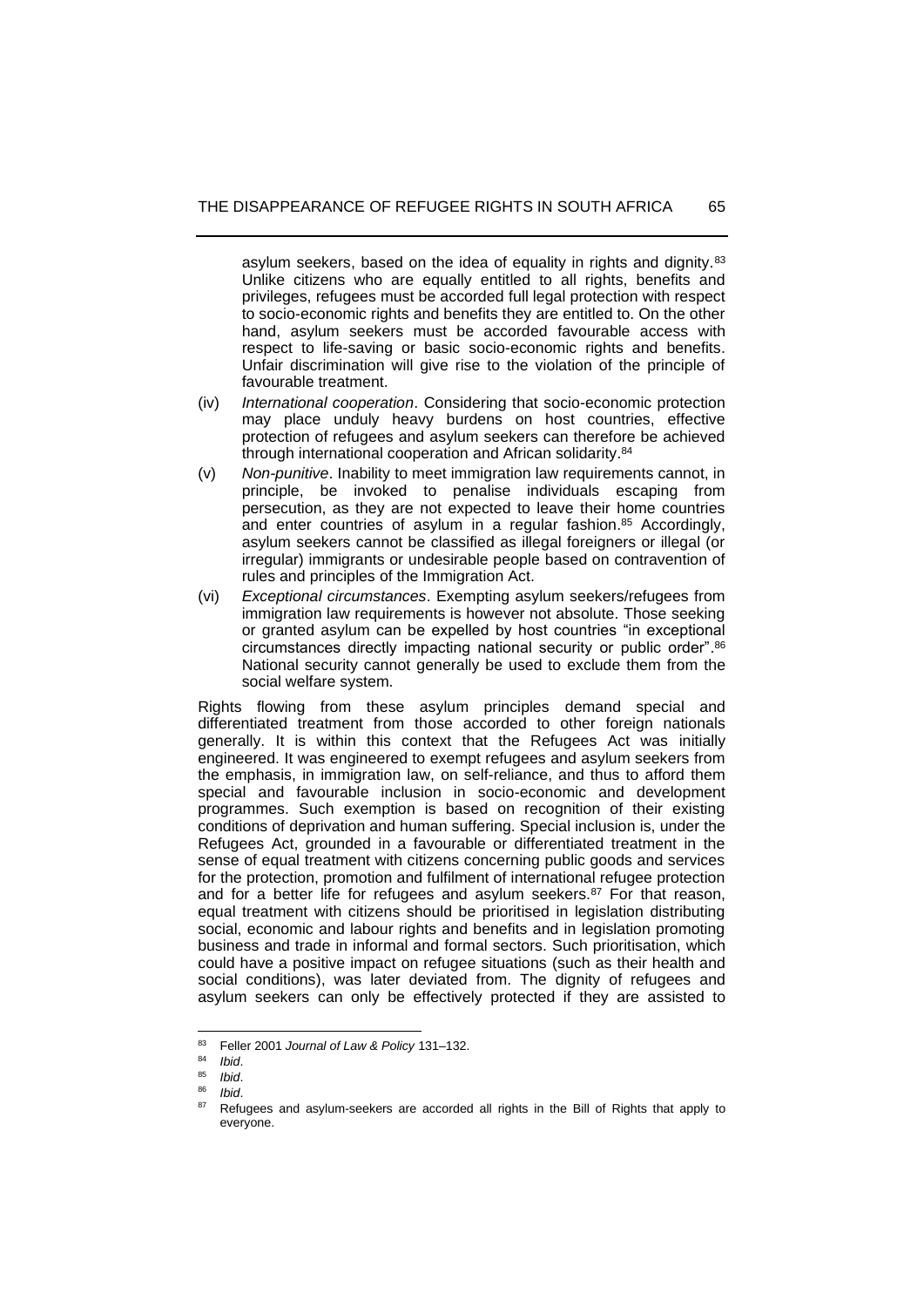become self-reliant through socio-economic laws. The evolution of refugee law protection has, however, taken a new turn in which the government appears to take measures, not aimed at improving the quality of life of refugees and asylum seekers, but rather ones that exacerbate their distressful situations through exclusion and victimisation.<sup>88</sup> Political willingness to implement the Refugees Act is severely lacking.

### **3 2 Denialism and non-compliance related issues**

The implementation of refugee rights has, for over a decade, become highly problematic. The commitment to implement the refugee regime is gradually being abandoned, despite governmental commitment to offering refugees humane treatment as envisaged by the Refugees Act. Issues relating to noncompliance with principles of international refugee protection have been submitted to Parliament by civil society organisations. While briefing Parliament on issues affecting refugees, asylum seekers and vulnerable migrants, organisations presented a wide variety of examples illustrating the political unwillingness to observe refugee rights protection; some suggested concrete proposals for the amelioration of refugee protection, while others blamed politicians for the continual disappearance of such protection.<sup>89</sup> These organisations argued that refugees and asylum seekers are denied access to a number of the constitutional rights in the Bill of Rights to which the Refugees Act refers. They are denied access to the basic necessities of life despite the fact that (i) post-apartheid South Africa is built on a culture of inclusiveness, *ubuntu*, tolerance, and human rights norms (such as equality, human dignity and freedom) and (ii) the said culture informs the Refugees Act.<sup>90</sup> Favourable access to national resources is denied even though in post-apartheid transformative constitutionalism, South Africa is known as a rainbow nation (owing to its diverse communities) committed to the promotion of equal and humane treatment of all inhabitants of South Africa and to establishing social justice for all who live within South African boundaries.<sup>91</sup>

 Denial of rights for asylum seekers and refugees is implied in various legal aspects. Worth mentioning is the closure of the Refugee Reception Offices in 2011 and 2012 by the government. The closure was aimed at barring asylum seekers from lodging new applications for asylum and at allowing only asylum seekers and refugees who had previously applied at these offices to renew their permits there. Three offices – Cape Town, Port Elizabeth, and Johannesburg – were closed for new applications or renewal

<sup>88</sup> James 2017 *Temida* 169; Khan & Lee "Policy Shifts in the Asylum Process in South Africa Resulting in Hidden Refugees and Asylum Seekers" 2018 4 *African Human Mobility Review* 1205 1209.

PMG https://pmg.org.za/committee-meeting/29180/.

 $^{90}$  *Ibid.* 

The Preamble of the Constitution proclaims, "South Africa belongs to all who live in it, united in our diversity". In the new nation, established in 1994, "unity has replaced segregation, equality has replaced legislated racism, and democracy has replaced apartheid". See James 2017 *Temida* 167.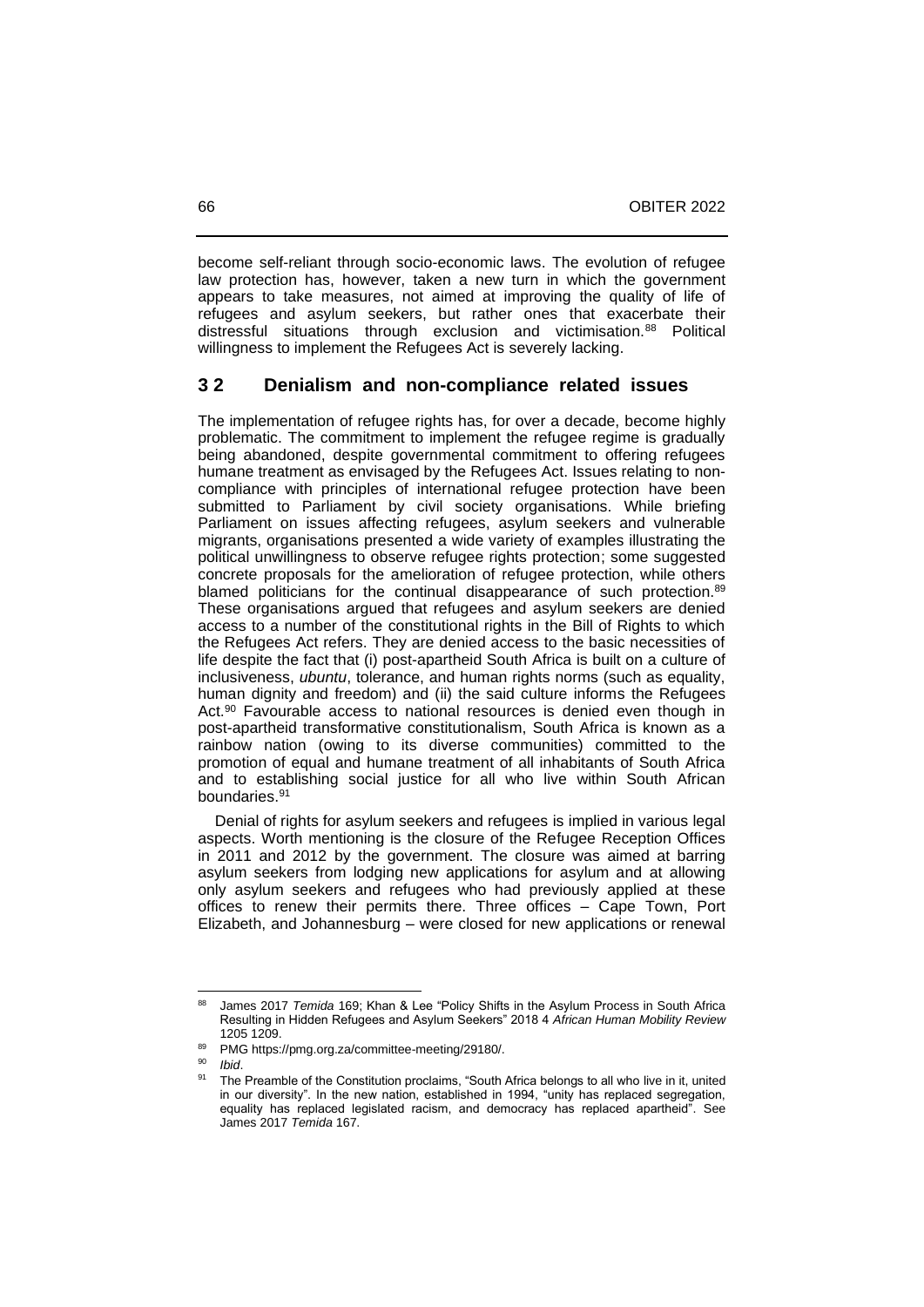of permits issued by another office.<sup>92</sup> If an asylum seeker is in Cape Town and their permit was, for example, issued by the Durban office, they must travel to Durban, along with their family, to renew their permits. The closure of these offices has implications for the lives of asylum seekers, who in many cases must stay in limbo as many were compelled to stay in the country illegally or with expired documents.<sup>93</sup> The closure was conceived in tandem with denying asylum seekers' entry into the country; and if they managed to enter, denying them access to documentation.<sup>94</sup> During the national lockdown, all refugee reception offices remained closed and no service was offered to refugees or asylum seekers. When online services were introduced for the extension and renewal of permits on 15 April 2021, these offices remained closed for new asylum applications and renewal of already-expired permits prior to the declaration of the national lockdown in March 2020. The exclusion of refugees and asylum seekers from these crucial public services augmented their anxieties and, in particular, their feelings that they are not welcome in South Africa.

 Documentation is key to the legal protection of refugees and asylum seekers simply because documentation is the only enabling legal mechanism that determines the legal status of the holder.<sup>95</sup> Without clarity in the legal status of refugees and asylum seekers, their access to essential public and private services becomes impossible. Without a legal and valid document identifying them, refugees and asylum seekers become invisible in the host communities. Their stay becomes illegal and, based on the unlawfulness of the stay, they can be arrested. In fact, owing to their ambiguous legal status, they become victims of arrests, detention, and deportation.<sup>96</sup> This is done in contravention of the principle of *nonrefoulement*. Denial of documentation means the denial of access to critical basic socio-economic services such as healthcare, schools/education, employment, drivers' licences, trade/business, social assistance, social security, accommodation, and banking.<sup>97</sup> Without access to these core aspects of human security and economic development, they do not find the asylum they were looking for in the first place; instead, they find themselves in a prison without walls.

 In addition to making access to documentation difficult, there is evidence to suggest that the government is introducing changes in immigration and refugee law with intent to limit access to welfare programmes. Civil society organisations described these changes as "anti-immigrant and anti-refugee

<sup>92</sup> Zikhali and Keller "Understanding the Implications of the Closure of Refugee Reception Offices for the Lives of Women Asylum Seekers: 3 Case Studies" Sonke Gender Justice: Case Studies (June 2019) 2.

<sup>93</sup> *Ibid.*

<sup>&</sup>lt;sup>94</sup> PMG https://pmg.org.za/committee-meeting/29180/ and James 2017 *Temida* 174–175.

<sup>95</sup> In *Kiliko v Minister of Home Affairs* 2006 (4) SA 114 (C) par 28, Van Reenen J appropriately defined the significance and importance of documenting asylum-seekers as follows: "[…] until an asylum seeker obtains an asylum-seeker permit in terms of […] the Refugees Act, he or she remains an illegal foreigner and, as such [this] impact[s] upon […] his or her human dignity and the freedom and security of his or her person."

<sup>96</sup> James 2017 *Temida* 176.

PMG https://pmg.org.za/committee-meeting/29180/.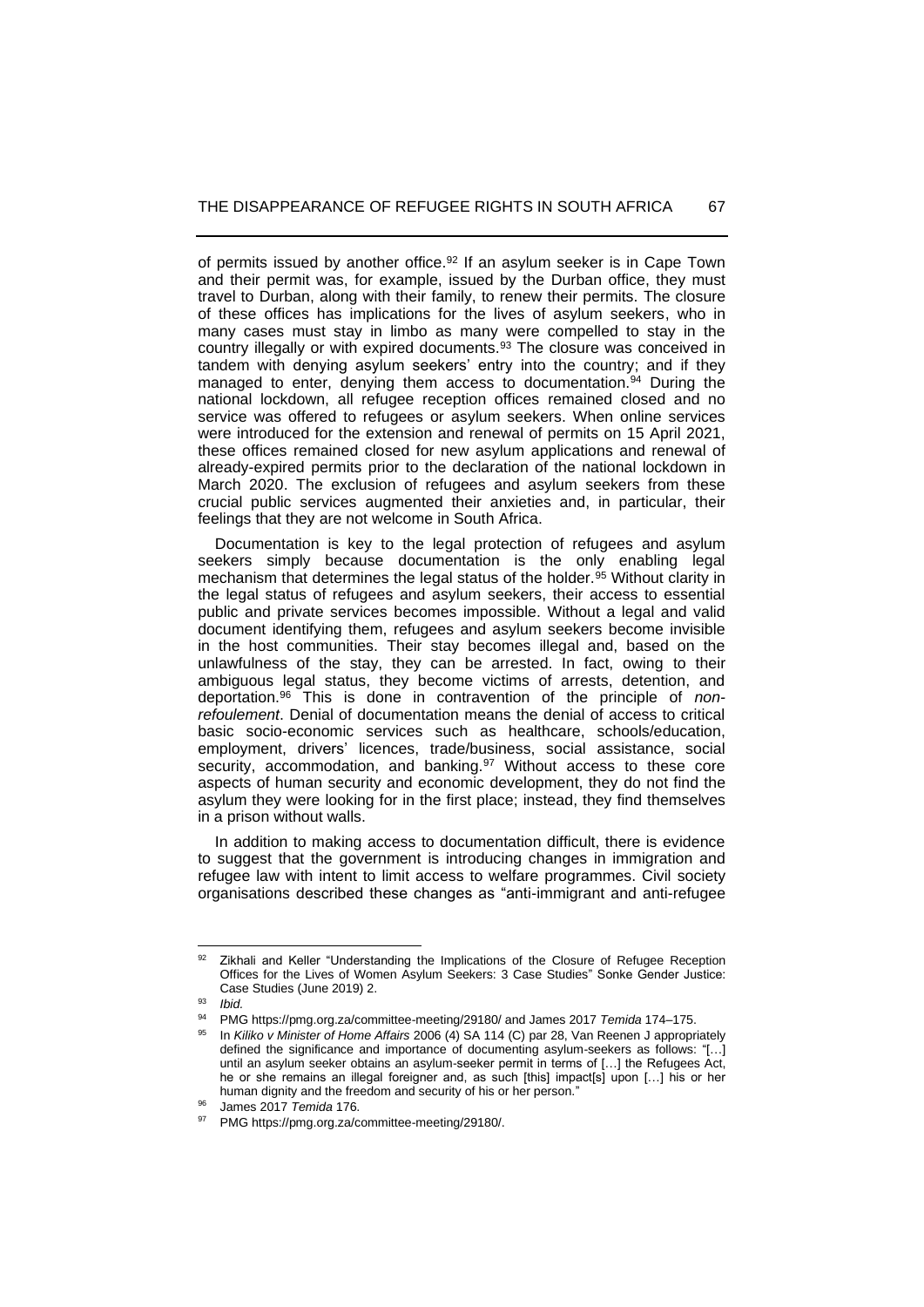policies". <sup>98</sup> Difficulties arising from the denial of access to welfare is further linked to the gradual development of refusal to engage with civil society organisations that advocate for refugee and migrants rights, the State's intentional ignorance of and disrespect for the rule of law and the State's loss of interest in debating migration and its characteristics.<sup>99</sup> The totality of denials has motivated refugees and asylum seekers to rely on illegal mechanisms to survive. These illegal mechanisms obviously amount to crimes. Even though refugees and asylum seekers are compelled to find alternative means to survive, they rarely engage in crimes in the ordinary sense of the word.<sup>100</sup> Rather, in their vulnerability, they submit themselves to labour exploitation. Labour exploitation of refugees and asylum seekers is one of the contributory factors encouraging hatred, racism and xenophobic violence.<sup>101</sup> It is trite to state that acceptance of cheap labour frustrates citizens' fight to be treated with dignity, respect and fairness in the workplace and for improved working conditions, and decent wages.

 Nonetheless, relying on the right to protest under section 17 of the Bill of Rights, refugees and asylum seekers carried out protests in Pretoria and Cape Town at the offices of the UNHCR in which they denounced their continual victimisation and persecution. They protested to request the UNHCR to resettle them in third countries where they would not face the same denial of, exclusion from, or unfair discrimination in the human rightsbased humanitarian, social, and economic protection to which they should be entitled. <sup>102</sup> To this request, the UNHCR responded that it could not offer group resettlement and relocation, as resettlement in another country was a remote possibility. Alternatively, the UNHCR encouraged voluntary repatriation and local re-integration.<sup>103</sup>

 Local re-integration was prioritised even though, in their engagements with government, refugees and asylum seekers emphasised the point that they are denied effective refugee protection in the sense that they are denied legal documents such as identity documents, travel documents (or passports), and birth certificates for children born in South Africa.<sup>104</sup> Yet, children born, bred and grown in South Africa hardly access permanent resident permits and are thus denied the opportunity to be naturalised as citizens.

<sup>98</sup> *Ibid.* 

<sup>99</sup> *Ibid*.

<sup>100</sup> Ngwato *Policy Shifts in the South African Asylum System: Evidence and Implications* (2013) 17 reaffirms that "[t]here is also little evidence to suggest that a disproportionate number of asylum seekers are convicted of crimes".

 $101$  Xenophobic violence is encouraged by assumptions that refugees and asylum seekers are placing a significant strain on service delivery and employment, see Ngwato *Policy Shifts in the South African Asylum System: Evidence and Implications* 46.

<sup>&</sup>lt;sup>102</sup> Staff Reporter "UN Refugee Agency Wants Asylum Seekers to Respect SA Laws" (30 October 2019) https://www.iol.co.za/news/south-africa/western-cape/un-refugee-agencywants-asylum-seekers-to-respect-sa-laws-36325607 (accessed 2021-09-18).

<sup>&</sup>lt;sup>103</sup> PMG "Refugee Situation in Cape Town: Stakeholder Engagement; With the Minister" (10 March 2020) https://pmg.org.za/committee-meeting/29992/ (accessed 15 May 2020).

Whereas refugees face challenges in extending or renewing their documents or applying for Refugee Identity Documents (IDs) and travel documents, both refugee and asylum-seeker children born in South Africa are denied birth certificates. See PMG https://pmg.org.za/committee-meeting/29180/.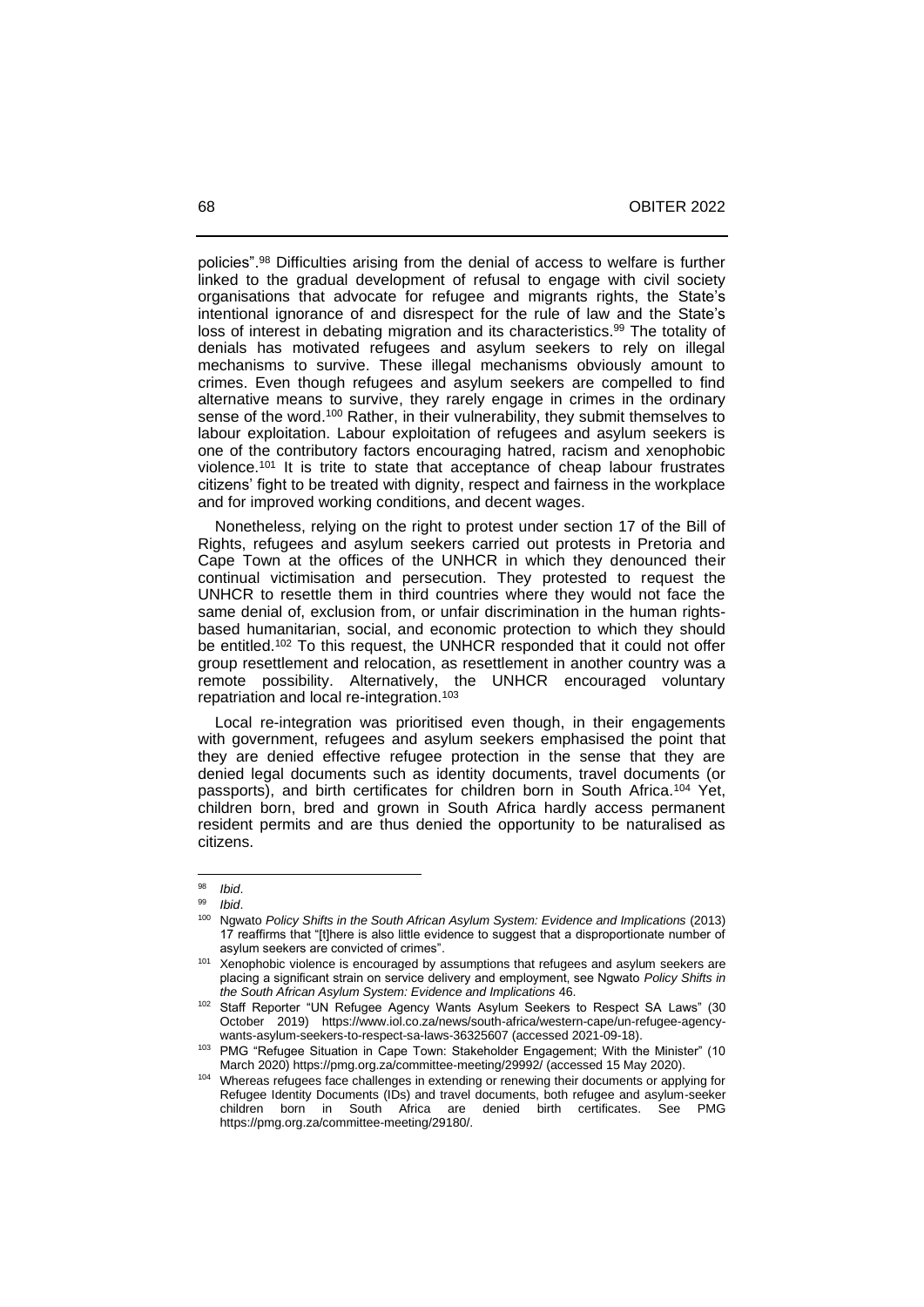The government has indeed been reluctant to implement section 4(3) of the Citizenship Amendment Act.<sup>105</sup> Section 4(3) states that children born in South Africa of parents who are foreign nationals (either with or without permanent resident status) qualify to apply for citizenship upon becoming majors, provided that (i) they have lived in the country from the date of their birth to the date of becoming majors, and (ii) they have been registered in accordance with the provisions of the Births and Deaths Registration Act.<sup>106</sup> The reluctance to naturalise foreign children has led to litigation, which was heard by the High Court and confirmed by the Supreme Court of Appeal in the 2018 case of *Minister of Home Affairs v Ali*. <sup>107</sup> The court turned down government arguments and thus ordered it to accept applications for naturalisation as citizens by foreign children who were born and grew up in South Africa.<sup>108</sup> However, it appears that the State is not willing to implement this decision as it has been making arguments that there are no regulations facilitating the implementation of the Citizenship Amendment Act.<sup>109</sup> These arguments date back to 2010 when the Citizenship Amendment Act was promulgated. However, draft regulations on Citizenship were, finally published for public comment on 24 July 2020.<sup>110</sup>

 Issues motivating the protests by refugees and asylum seekers can be grouped in four categories: (i) closure of the refugee reception offices; (ii) denial of documents or their extension; (iii) xenophobic violence; and (iv) restriction of access to welfare, trading and employment systems. On xenophobic violence, protesting refugees and asylum seekers maintain that no efforts have been made on the side of the State to eradicate xenophobic violence. Xenophobic violence is rampant in the country and has a severe impact on their livelihoods. During xenophobic violence, businesses established by refugees and asylum seekers are looted. In the process, lives are lost, and some are left injured or maimed. However, little or nothing is done to compensate refugees and asylum seekers who are injured or have lost their businesses or loved ones. There are misconceptions among refugees and asylum seekers that the absence of criminal accountability is motivated by politicians' xenophobia. They believe that political statements are sources of xenophobic violence, which is incited to drive refugees and asylum seekers out of South Africa.<sup>111</sup> Violence against foreign nationals is believed to be politically motivated since refugees and asylum seekers cannot be expelled through legal procedures as they are protected by the

<sup>105</sup> 17 of 2010.

<sup>106</sup> 51 of 1991.

<sup>107</sup> 2019 (2) SA 396 (SCA).

<sup>&</sup>lt;sup>108</sup> The SCA rejected the Minister of Home Affairs' argument that s 4(3) of the Citizenship Amendment Act of 2010 must be interpreted to mean that it only applied to foreign children born in South Africa after the adoption of the amendment on 1 January 2013 (par 11, 16‒17, 25‒26).

<sup>109</sup> After this contention was rejected by the SCA, the DHA appealed to the Constitutional Court, which dismissed the appeal. Commenting on this dismissal, the Minister of Home Affairs stressed that there was a need for regulations for the amendment Act to be implemented. These comments were made on 3 March 2020 while briefing the Portfolio Committee on Home Affairs on budget for the 2020/21 financial year.

<sup>110</sup> Draft regulations on the Citizenship Act, 1995 for Comment, GN R815 in *GG* 43551 of 2020-07-24.

<sup>111</sup> PMG https://pmg.org.za/committee-meeting/29180/.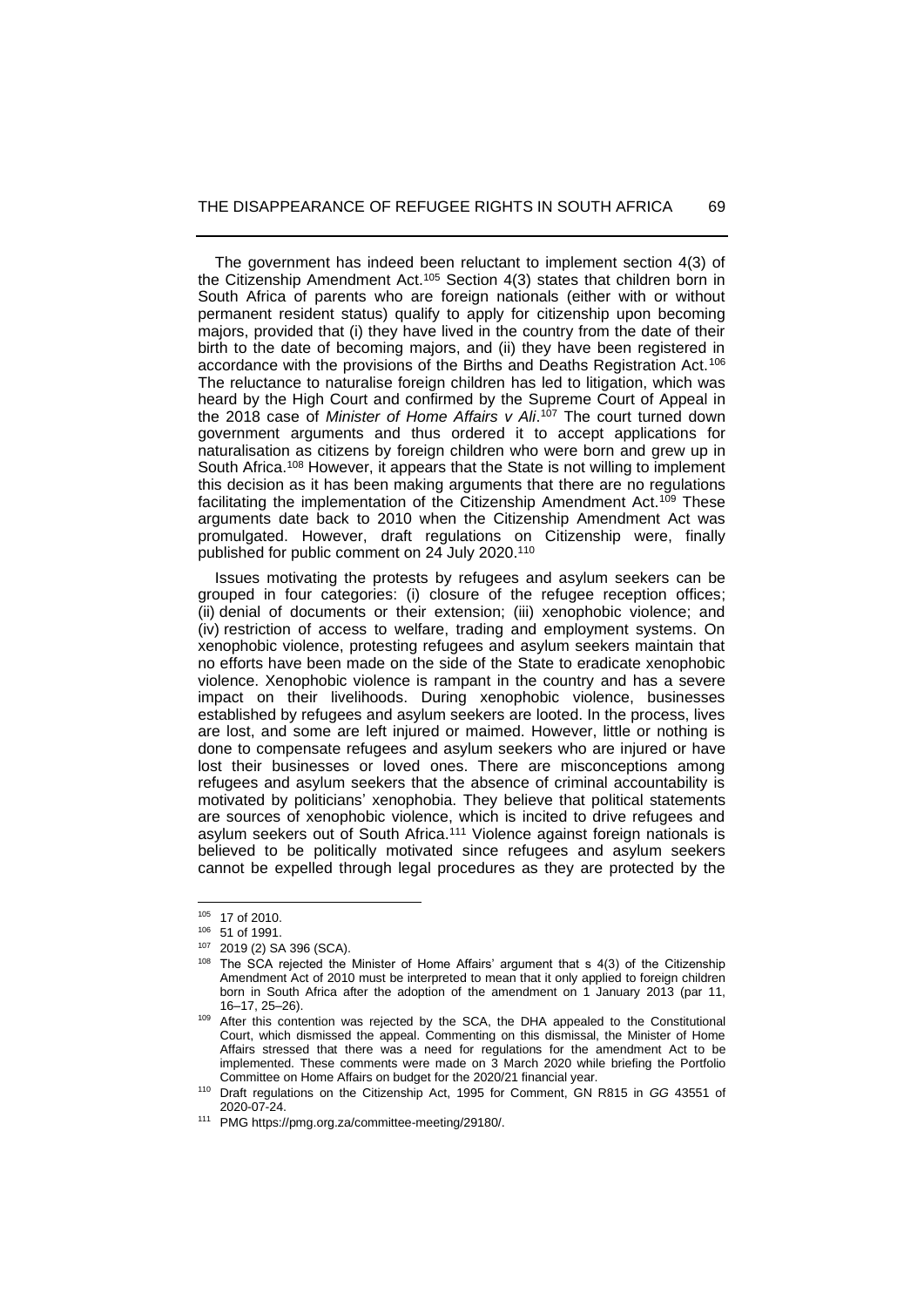*non-refoulement* principle. The socio-economic vulnerabilities of refugees and asylum seekers are politically viewed as an impediment to socioeconomic transformation as they place an unduly heavy burden on the state purse. Accordingly, they are a threat to national security and public order. The issue of protecting national security and preserving national resources and opportunities for historically indigent citizens are invoked to victimise refugees and asylum seekers – particularly, denying them entry into the country or access to national resources.<sup>112</sup> The development of refugee law, as a result, evolves in social soil replete with hatred, racism and xenophobia against vulnerable foreign nationals, which is reflected in the State's attempts to eliminate any competition between citizens and undesirable people.

### **3 3 Impact of the twin principles of exclusivity and self-sufficiency**

The negative impact on refugee protection of the twin principles of exclusivity and self-sufficiency cannot be ignored. It is important to note that self-sufficiency is the ground norm on which immigration law is constituted. The norm prohibits the entry of those foreign nationals who will negatively affect the economy and allows the admission of those foreign nationals who will contribute to economic growth. On the other hand, the exclusion norm denotes that, since foreign nationals are admitted on the condition that they are self-reliant, they should be excluded from any state support or access to social welfare. Exemption from these norms is largely based on the principle of international refugee protection, which requires sovereign nations to exempt asylum seekers from the immigration law requirements to be selfreliant and economically independent as conditions to be admitted and stay in the country of asylum.<sup>113</sup> The principle, therefore, imposes an obligation on the countries of asylum to include asylum seekers (if admitted) in socioeconomic, business and employment programmes designed to respond or address their humanitarian, social and economic vulnerabilities.<sup>114</sup> In the South African context, asylum seekers must be precluded from application of the twin immigration law principles, which hold that foreign nationals must be admitted in the country on condition that they are self-sufficient and, therefore, that such foreign nationals cannot have access to subsidised socio-economic programmes until such time as they are granted permanent resident status.<sup>115</sup> It is crucial to note that an asylum seeker remains a temporary resident even upon being granted refugee status.

 South African authorities have shown a tendency not to apply this exemption rule. The tendency is reflected in the denial of entry of asylum seekers into the country on the ground of poverty. It is further reflected in the

<sup>112</sup> Crush, Skinner and Stulgaitis "Rendering South Africa Undesirable: A Critique of the Refugee and Informal Sector" (2017) *SAMP Migration Policy Series* No. 79. South African Migration Programme.

<sup>&</sup>lt;sup>113</sup> Feller 2001 *Journal of Law & Policy* 131-132.

<sup>114</sup> UNHCR *Convention Relating to the Status of Refugees* 189 UNTS 137 (1951) Adopted: 28/7/1951; EIF: 22/4/1954.

<sup>115</sup> S 25(1) of the Immigration Act.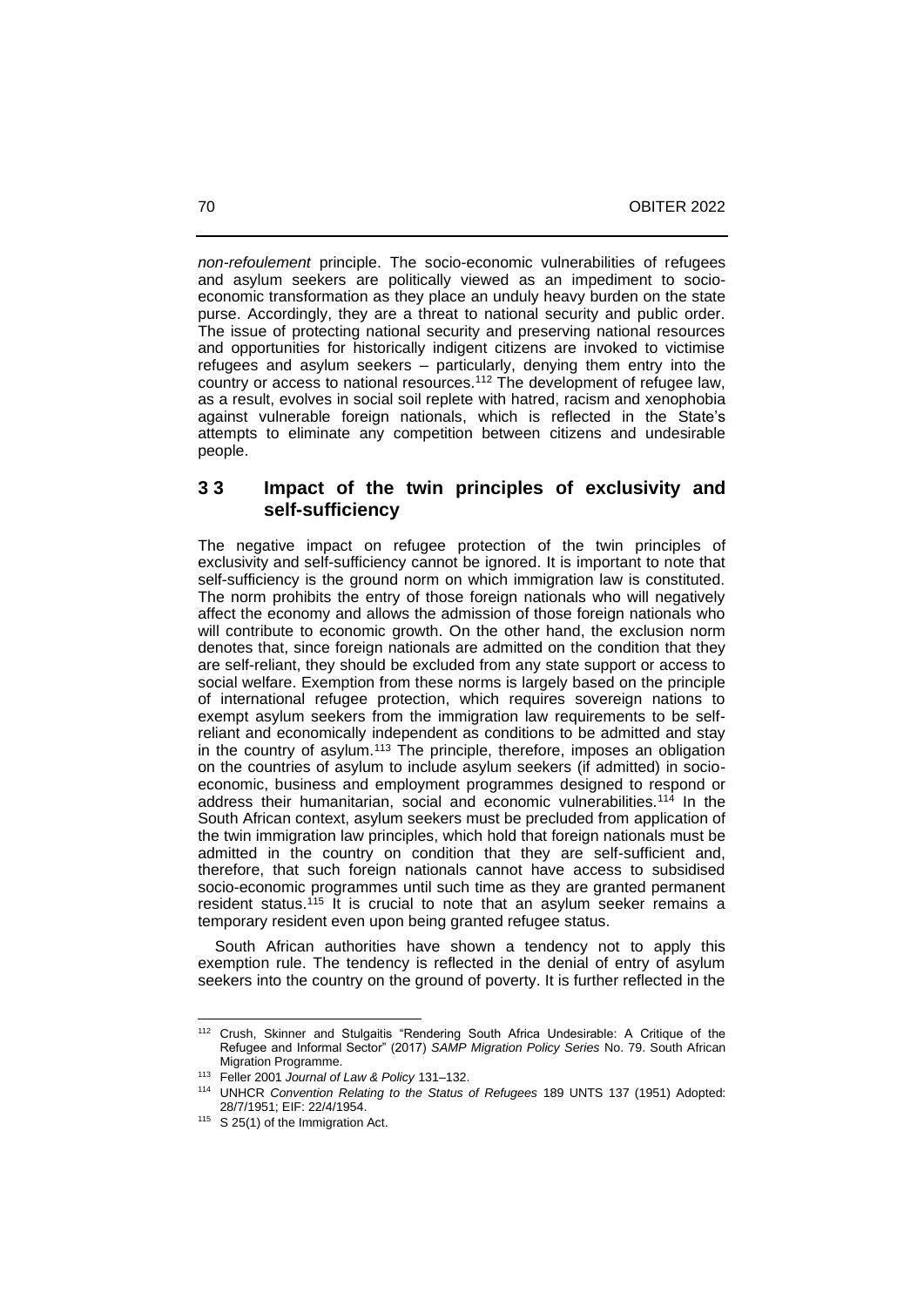move to adopt restrictive policies that ensure their exclusion from eligibility for state-funded programmes. Critical basic services that would alleviate them from human suffering, caused by forced and unexpected displacement, become unattainable. They are therefore left to their own fates in desperate attempts to integrate into their host communities and, at the same time, satisfy their basic needs.

 Since the adoption of the refugee regime in 1998, South Africa has shown no intention whatsoever to distribute basic constitutional rights to refugees, and asylum seekers, in particular. This places into legal question the nature of refugee protection afforded to them if their basic socio-economic rights remain vague. Except for legal protection in the form of providing legal and valid documents allowing them to stay in the country lawfully, asylum seekers – before being recognised as genuine refugees – are accorded the same treatment as other foreign nationals coming to South Africa for various purposes such as visiting, economic, labour, studying and diplomatic reasons. Equal treatment with other foreign nationals creates a conceptual confusion as to whether such treatment should also apply to formally recognised refugees. In reality, there is an undeniable conceptual confusion related to the question of when the Refugees Act applies in refugee situations or what the Act really means for asylum seekers. This question was dealt with in the 2012 case of *Bula v Minister of Home Affairs*<sup>116</sup> in which the Supreme Court of Appeal, after careful consideration, responded that the Refugees Act kicks in once a foreign national expresses his intention or desire to apply for asylum.<sup>117</sup> The granting of an asylum seeker permit in terms of section 22 of the Refugees Act allows the holder to live and move freely in the country, subject to the conditions determined by the Standing Committee for Refugees Affairs and not in conflict with the Bill of Rights and international law. <sup>118</sup> The condition of expression of intention to apply for asylum is what the 2000 regulations to the Refugees Act actually sets out.<sup>119</sup>

 As noted, the desire to exclude refugees and asylum seekers is inherently connected to the shortcoming found in the Refugees Act. The shortcoming is that the Act neither differentiates between economic migrants and asylum seekers nor restricts economic migrants from being admitted into the country as asylum seekers. Immigrants gain access to South Africa through the asylum management system. In terms of the Refugees Act, read in tandem with the Immigration Act, every foreigner who expresses a desire to apply for asylum in the country must be recognised and be treated as "an asylum seeker". Being aware of the legal difficulties in rejecting an individual who is

<sup>116</sup> 2012 (4) SA 560 (SCA).

The SCA stated that "where a foreign national indicates an intention to apply for asylum, the regulatory framework of the [Refugees Act] kicks in, ultimately to ensure that genuine asylum seekers are not turned away" (par 72).

<sup>118</sup> *Kiliko v Minister of Home Affairs supra* par 5.

<sup>119</sup> Reg 2 of the Refugee regulations (Forms and Procedure) 2000 GN R366 of 2000-04-06 states: "An application for asylum in terms of s 21 of the Act must be lodged by the applicant in person at a designated Refugee Reception Office without delay … [and] any person who entered the Republic and is encountered in violation of the [Immigration Act], who has not submitted an application pursuant to reg 2(1), but indicates an intention to apply for asylum shall be issued with an appropriate permit valid for 14 days within which they must approach a [RRO] to complete an asylum application."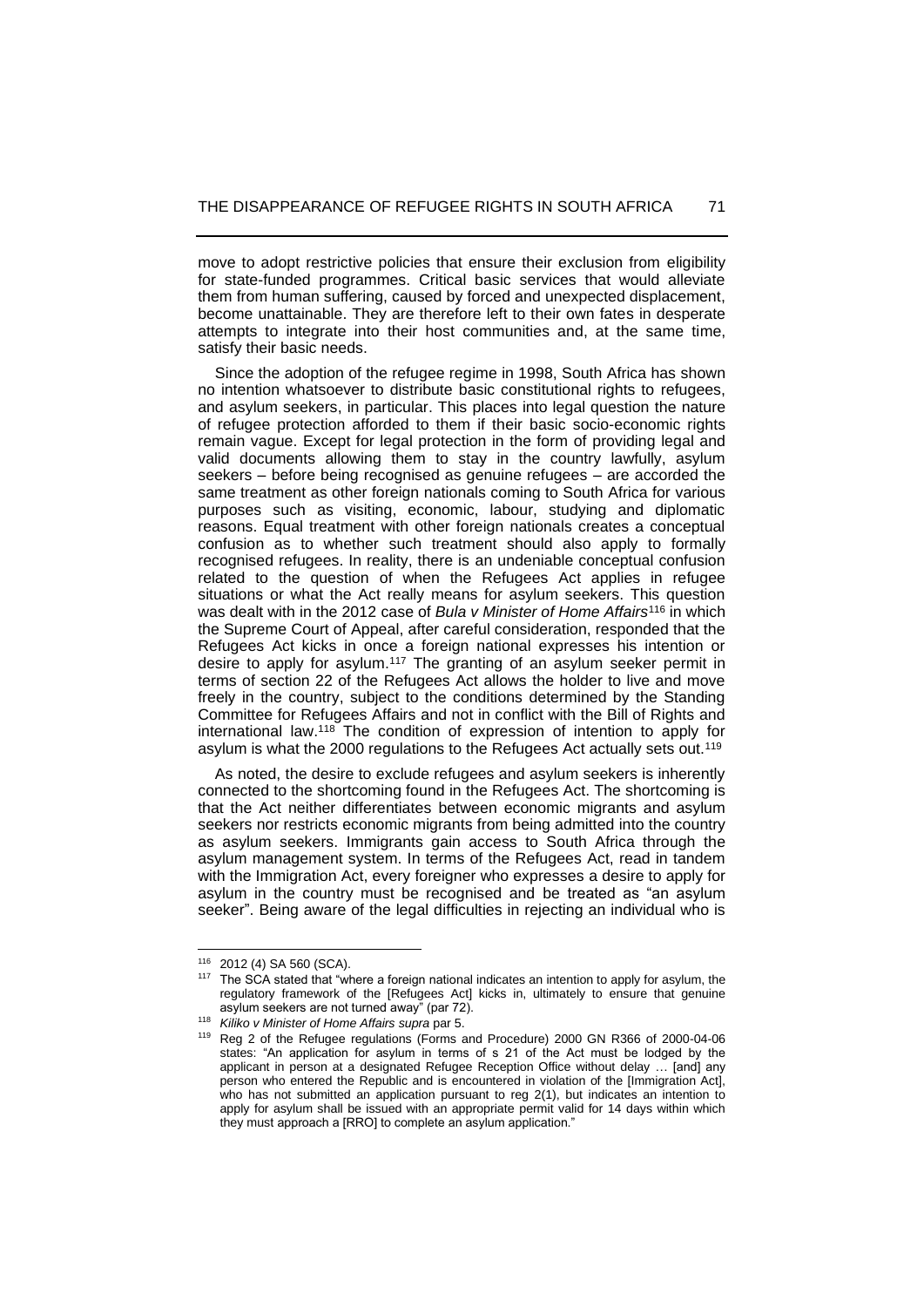abusing the asylum management system for personal gain, economic migrants apply for asylum. What is problematic is that no one can object to the intention of foreign nationals to apply for asylum, even if it is clear – on the face of it – that an individual is an economic migrant. The Refugee Status Determination Officer (RSDO) is the only person mandated to determine the genuineness of the claim. If the RSDO rejects their application, they have, a right to appeal to the Standing Committee. If the Standing Committee affirms the decision of the RSDO, they have a right to appeal to the Refugee Appeal Authority of South Africa. The appeal remedies can then still go through the High Court, all the way to the Constitutional Court. While the matter is before these judicial institutions, "bogus" asylum seekers are untouchable for deportation.

 Legal difficulties relating to expelling economic migrants who abuse the asylum management system encourage government to victimise and marginalise both genuine asylum seekers and refugees by offering them inadequate protection. In the 2015 case of *Somali Association of South Africa v Limpopo Department of Economic Development Environment and Tourism*, <sup>120</sup> the Supreme Court of Appeal noted these legal problems and opined that it is incumbent on government to facilitate and expedite asylum applications to ensure genuine asylum seekers are formally recognised as refugees.<sup>121</sup> The court further stated that the frustration experienced by government officials as they deal with a huge influx of fake asylum seekers "must not blind them to their constitutional and international obligations". <sup>122</sup> It is not the fault of genuine asylum seekers and refugees that the refugee system is accessible to every foreigner who wishes to use it for their own benefit.

## **4 IMPACT OF LEGAL STATUS ON PROTECTION**

## **4 1 Contested legal status**

It has been noted that there are different legal statuses and positions applicable to a refugee. In an analysis of the legal position of different categories of refugee, the disappearance of their rights becomes clearer. There are refugees classified as "undocumented asylum seekers", "documented asylum seekers", "recognised refugees" and "refugees with permanent residence status". There are also refugees naturalised as "citizens." This section's emphasis on the disappearance of refugee rights lies in the introduction of strict conditions that must be met to move from the status of undocumented asylum seeker to the status of documented asylum seeker. It is therefore not clear what rights are enjoyed by undocumented asylum seekers, who in terms of the provisions of immigration law are classified as "illegal foreigners."

 In principle, after being physically present in the country and having expressed a desire to apply for asylum, undocumented asylum seekers are

<sup>120</sup> *Supra*.

<sup>121</sup> Par 44.

<sup>122</sup> Par 44.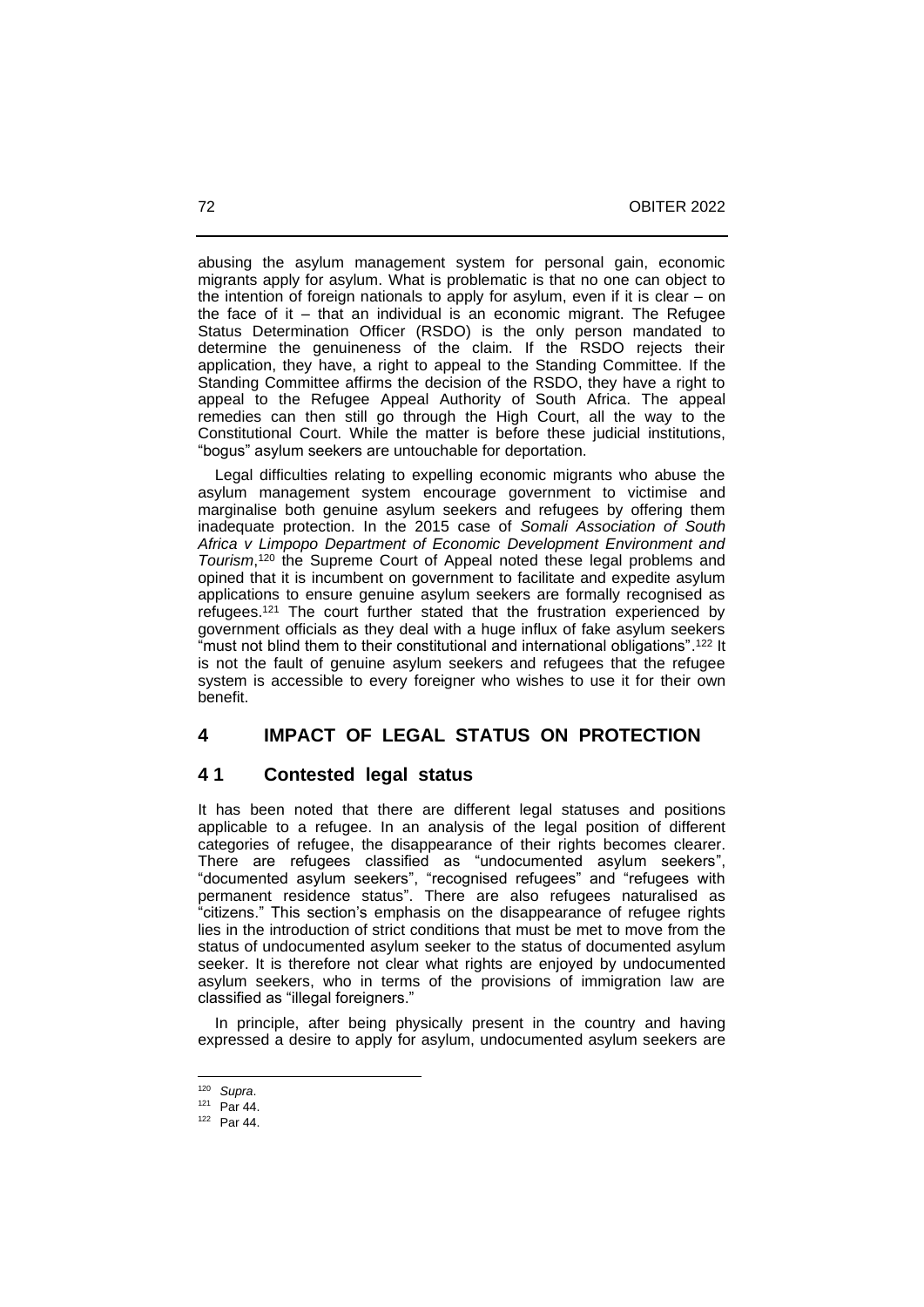granted the legal status of "documented" asylum seekers, if they are issued with the asylum-seeker permit in terms of section 22 of the Refugees Act. Undocumented asylum seekers include those individuals who were previously documented but whom the State assumes have now abandoned the asylum route if or because they did not renew their permits after a period of one month from the date of expiry of their permit.<sup>123</sup> Civil society organisations have contended that the State itself has taken measures that compel documented asylum seekers to become undocumented or illegal. Furthermore, any deprivation of opportunity to pursue their asylum claim will amount to a violation of the principles of asylum.<sup>124</sup> Irrespective of the State's attempt to push asylum seekers outside the refugee protection parameters, the legal status of documented asylum seekers requires that if they have resided in the country for a period of six months, they should be exempted from the twin principles of self-sufficiency and socio-economic exclusion. The 2000 regulations to the Refugees Act envisioned that asylum applications would have been finalised within this period. The 2018 regulations to the Refugees Act repealed the period of six months. As a result, it is not clear how long an individual can sojourn in the country as a documented asylum seeker without state support. This approach adopted by South Africa is not in line with international refugee protection; it rather points in the direction of denying refugees access to national resources. In other countries, the legal status of asylum seekers allows individuals to have access to emergency humanitarian assistance, which is not clearly offered by the South African government. The legal status of asylum seekers and the rights attached thereto (or which flow from that status) appear to be highly contested and controversial.

 Traditionally, asylum seekers are viewed as individuals who are in the greatest need of humanitarian assistance upon arrival in the country of asylum – whether documented or not. Responding to their humanitarian needs usually requires a strong state commitment to emergency preparedness and response.<sup>125</sup> The Emergency Handbook notes that asylum seekers are among individuals in need of international refugee protection as asylum seeking is "the first step towards being formally recognised as refugees".<sup>126</sup> In situations such as this, the handbook says the international refugee protection should

"include a range of concrete activities that ensure that all [asylum seekers] have equal access to and enjoyment of their rights in accordance with international law. The ultimate goal of these activities is to help them in permanently rebuilding their lives within a reasonable amount of time."<sup>127</sup>

The absence of humanitarian assistance, coupled with the denial of documentation and restriction on seeking employment, has a great impact on the lives of asylum seekers. It worsens their living conditions and compels them to find other means of survival. The Supreme Court of Appeal in the *Watchenuka* case opined that because no state support is offered to

 $123$  S 22(11)–(12) of the Refugees Act.

<sup>124</sup> Zikhali and Keller case studies for Sonke Gender Justice 2.

<sup>125</sup> UNHCR *Handbook for Emergencies* 3ed (2007) viii.

<sup>126</sup> UNHCR *Handbook* 17.

<sup>127</sup> *Ibid.*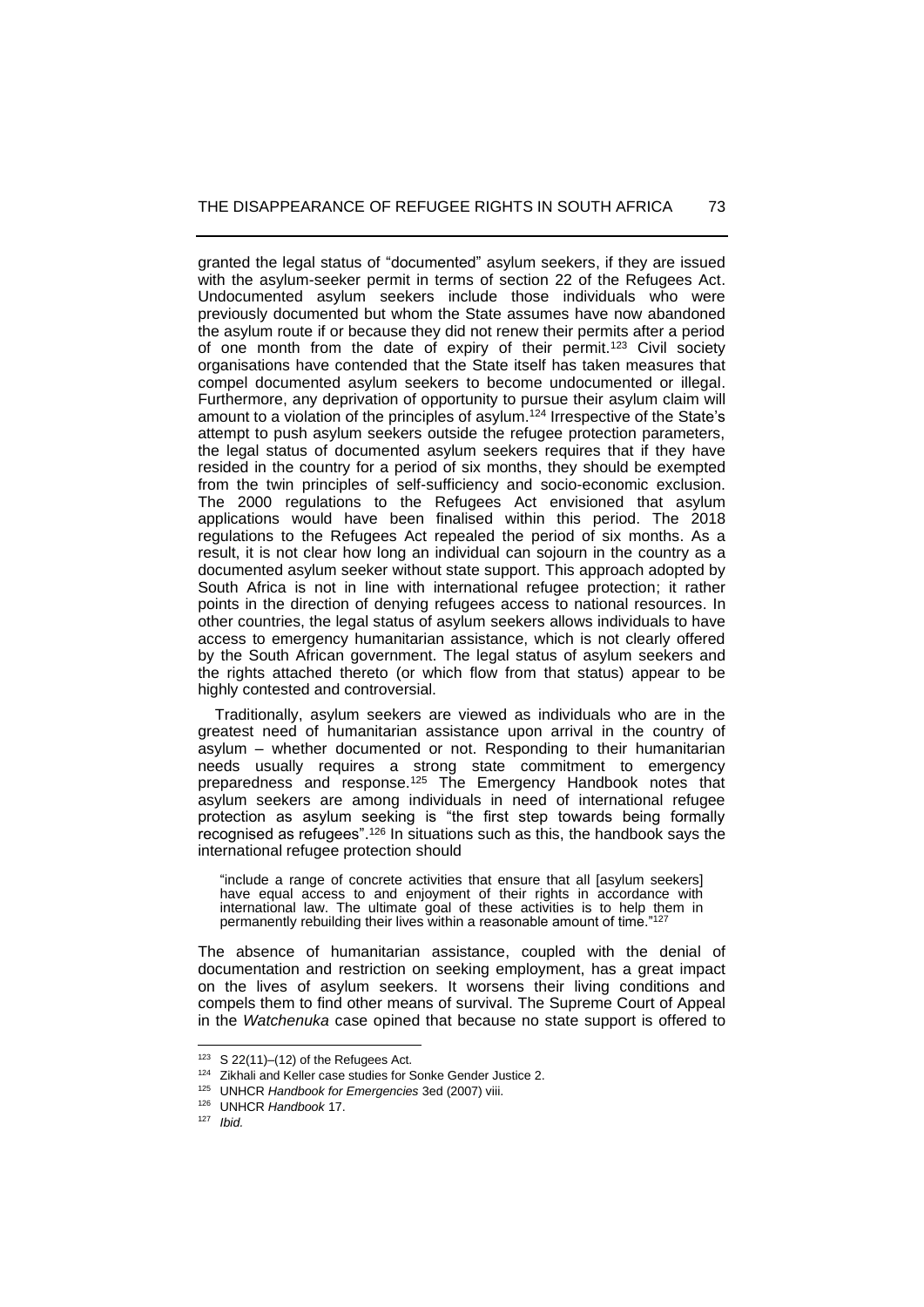asylum seekers (whether documented or undocumented), they should not be prohibited from engaging in productive activities. The general prohibition severely restricts their ability to support themselves and their families and exposes them to living with humiliation and degradation. According to 2017 amendments and the 2018 regulations to the Refugees Act as well as the 2017 White Paper, the State has emphasised that asylum seekers must stay in asylum processing centres where they will be cared for by humanitarian organisations. The introduction of asylum processing centres is, therefore, a way of erecting a physical and legal barrier to accessing social welfare, employment and trade.<sup>128</sup> This approach cements the idea that asylum seekers are unwanted in South Africa as was the case during the apartheid era.

## **4 2 Reinforcement of exclusion through political exclusion**

South Africa's history is characterised by a reluctance to admit foreign nationals who are asylum seekers into the country. During the apartheid era, asylum seekers lived in the country as illegal or economic migrants. They were not accorded the legal status of asylum seeker or refugee. In the post-1994 democratic and human rights era, the State appears to be shifting towards confining asylum seekers to asylum processing centres. Although refugees are integrated into society, Polzer argues that they are also placed in detention, albeit without walls.<sup>129</sup> It is contended that without engaging in the democratic process and without political and economic participation, refugees become more vulnerable as they lack a political voice in decisionmaking processes. This situation, in which refugees are deprived of their right to participate in political platforms, is seen as a deprivation of precious liberties to act freely.<sup>130</sup> Without political engagement, refugees cannot voice their grievances about victimisation, exclusion and marginalisation in their host communities. Silencing the voices of refugees on political platforms is what the 2018 regulations to the Refugees Act aim to achieve. These regulations were adopted to restrict refugees and asylum seekers from any political engagement. Political restrictions negatively impact refugees' ability to engage in democratic processes or participatory democracy.

 In the post-2018 refugee regulation era, refugees and asylum seekers are mandated to seek permission from the Minister of Home Affairs in a situation where they would like to engage in political activities or campaigns related to their countries of origin or nationality.<sup>131</sup> This prohibition is in line with the African Union Convention Governing the Specific Aspects of Refugee Problems in Africa, which prohibits refugees/asylum seekers from engaging in activities that may lead to diplomatic discord or fermenting subversion from outside their home country.<sup>132</sup> What may amount to unfair

<sup>128</sup> James 2017 20 *Temida* 189.

<sup>129</sup> Polzer "Negotiating Rights: The Politics of Local Integration" 2009 26 *Refugee* 92 94–95. <sup>130</sup> *Ibid*.

<sup>131</sup> Regulation 4(1)(*i*) of the Refugee Regulations, 2018, GN R1707 of 2019-12-27.

<sup>132</sup> OAU Convention Governing the Specific Aspects of Refugee Problems in Africa 1001 UNTS 45 (1969) Preamble par 4‒5, read in tandem with art 3.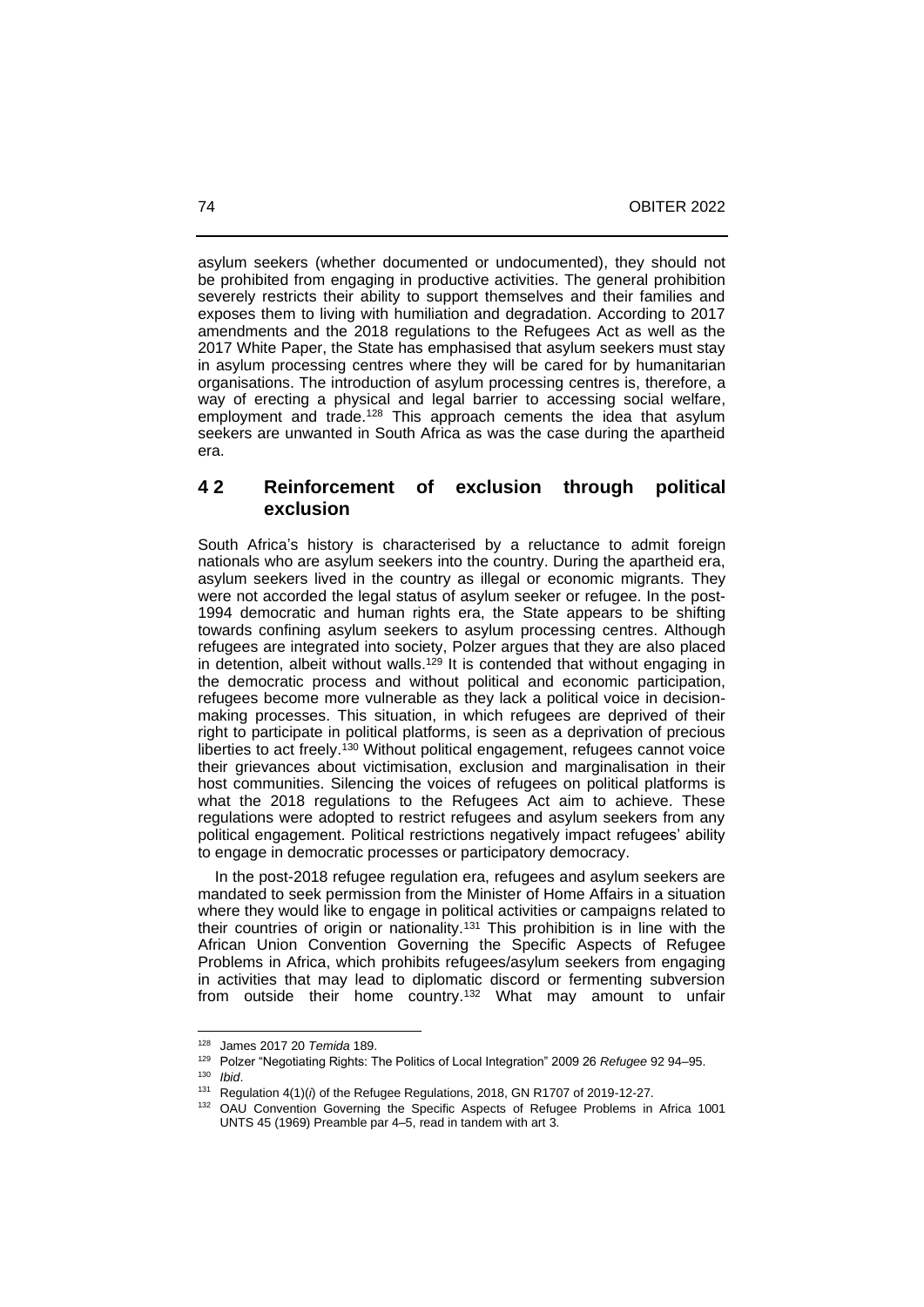discrimination is the deprivation of all political rights for the sole purpose of excluding them from South African democracy. In its founding provisions, the Constitution underscores that South Africa is a democratic state founded on the values, among others, of human dignity, equality, human rights and freedoms.<sup>133</sup> As a free and democratic nation, the State should promote the active participation of people in politics and civic life. In this regard, the State should create political space for direct participatory democracy in which all people of South Africa are given direct and active participation in the decision-making process concerning matters that may adversely affect them.<sup>134</sup> Democracy is not only implemented through universal adult suffrage or national elections of leaders and representation, but also through securing liberties and freedoms of individuals, which are typically protected by the Constitution.<sup>135</sup>

 The exclusion of refugees from political activities of the host country will result in denying them the opportunity to engage in active participatory democracy. At this point, it is crucial to analyse the impact of regulation 4(2) of the 2018 regulations to the Refugees Act on international refugee protection. Regulation 4(2) prohibits any refugee or asylum seeker from participating in any political activity or campaign in furtherance of any political party or political interests in South Africa. Political activity, political campaign and political interest are core elements of active participatory democracy; these are worth analysing.

 Whereas political activity or campaigning in furtherance of a political party can be associated with political rights as set forth under section 19 of the Constitution, it is not clear what political interest entails. Refugees and asylum seekers are constitutionally entitled to political rights to which everyone is entitled. The only political rights restricted to citizens are the rights to stand for political office and to vote in any national, provincial, or municipal election in which political parties have to campaign and compete. The general prohibition against engaging in an activity that furthers political interests acts as a barrier to enjoyment of other constitutionally based political rights such as freedom of association, freedom of expression and freedom of demonstration or protest. The exclusion of recognised refugees and asylum seekers from political platforms renders them invisible in the South African political community and is intended to silence their voices. Voices of refugees and asylum seekers are consequently always missing in political platforms where concerns of people are communicated to the government through debates and discussions; or where the government accounts or is held accountable; or where people participate in the decisionmaking processes concerning the improvement of their well-being.

 The exclusion of all refugees from political platforms led the Women and Children at Concern (a refugee-based organisation), in its 30 April 2019 Memorandum, handed to the Portfolio Committee on Home Affairs, to demand that Parliament consider the involvement and engagement of refugees in all decision making and discussions affecting them. They argued

<sup>133</sup> S 1(*a*) of the Constitution.

<sup>134</sup> Nwogu "Democracy: Its Meaning and Dissenting Opinions of the Political Class in Nigeria: A Philosophical Approach" 2015 6 *Journal of Education and Practice* 131 131-132.

<sup>135</sup> *Ibid*.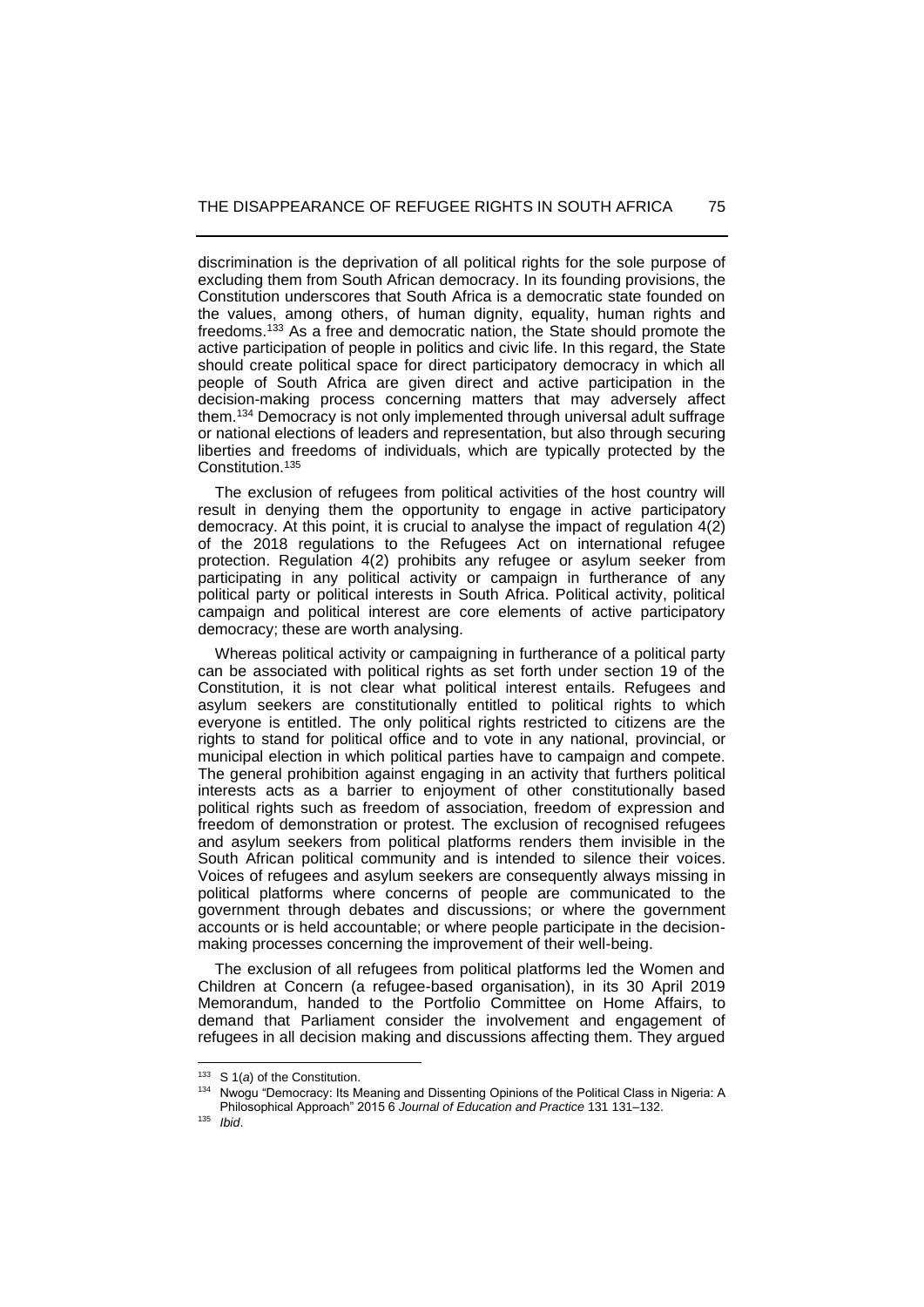that because they were the ones facing problems, civil society organisations should not speak on their behalf as they do not fully grasp the challenges that refugees, asylum seekers and other vulnerable migrants are facing in South Africa.<sup>136</sup>

 Women and Children at Concern claimed the right to participatory democracy. It has become evident that the lack of political voice of refugees and asylum seekers in participatory democracy works to aggravate their existing vulnerable situation as no one is there to speak on their behalf and claim or defend their humanitarian, social and economic rights and interests when state measures affecting them are proposed.<sup>137</sup> In light of this, one cannot hesitate to conclude that the constitutional objective of advancing and fulfilling human rights and freedoms are usually claimed and discussed through participatory democracy in which the voices of refugees and asylum seekers are completely excluded. The exclusion of these vulnerable voices in political dialogue or activities gives credence to arguments that refugees do not belong and do not form part of South African society. Their blanket exclusion from political engagement sends a clear message that recognised refugees and asylum seekers are not entitled to the rights and freedoms extended to them in terms of the Refugees Act. It nullifies refugee rights and renders them valueless and meaningless as they cannot engage in debates on transformative constitutionalism relating to their rights. The denial of political rights places them in the same position as minors since their interests and well-being are decided upon by others. This is the legal position that this article throws into the fray for discussion; it is fundamentally shaped by the socio-legal theory on the relationship between refugee protection and a constitutionally based transformative order. It is on this basis that the different layers and dimensions of institutionalised exclusion continue to evolve, emerge and become amplified, tested and contested.

### **5 CONCLUDING REMARKS**

As has been demonstrated, a range of measures to redress past injustices stands in the way of implementation of the Refugees Act. These measures prioritise historically disadvantaged communities and overlook the protection of rights and interests of refugees and asylum seekers. In socio-economic development spheres, substantive, remedial or restitutionary measures throw their weight behind the need to advance these historically disadvantaged communities to liberate them from poverty, social inequality and economic disparities caused by apartheid. Such an approach to socioeconomic transformation threatens to worsen the existing vulnerable positions of refugees and asylum seekers, respectively, in South African society. This threat manifests itself in the South African government's xenophobic attitude embedded in its political unwillingness to stretch its arm of authority to distribute national resources for the protection of refugees and asylum seekers. It is therefore deviating from its initial desire and commitment to offer refugees protection in the way the initial refugee regime envisaged. Over the past decade, the South African government has shifted

<sup>136</sup> PMG https://pmg.org.za/committee-meeting/29180/.

<sup>137</sup> Kavuro 2018 *Obiter* 35.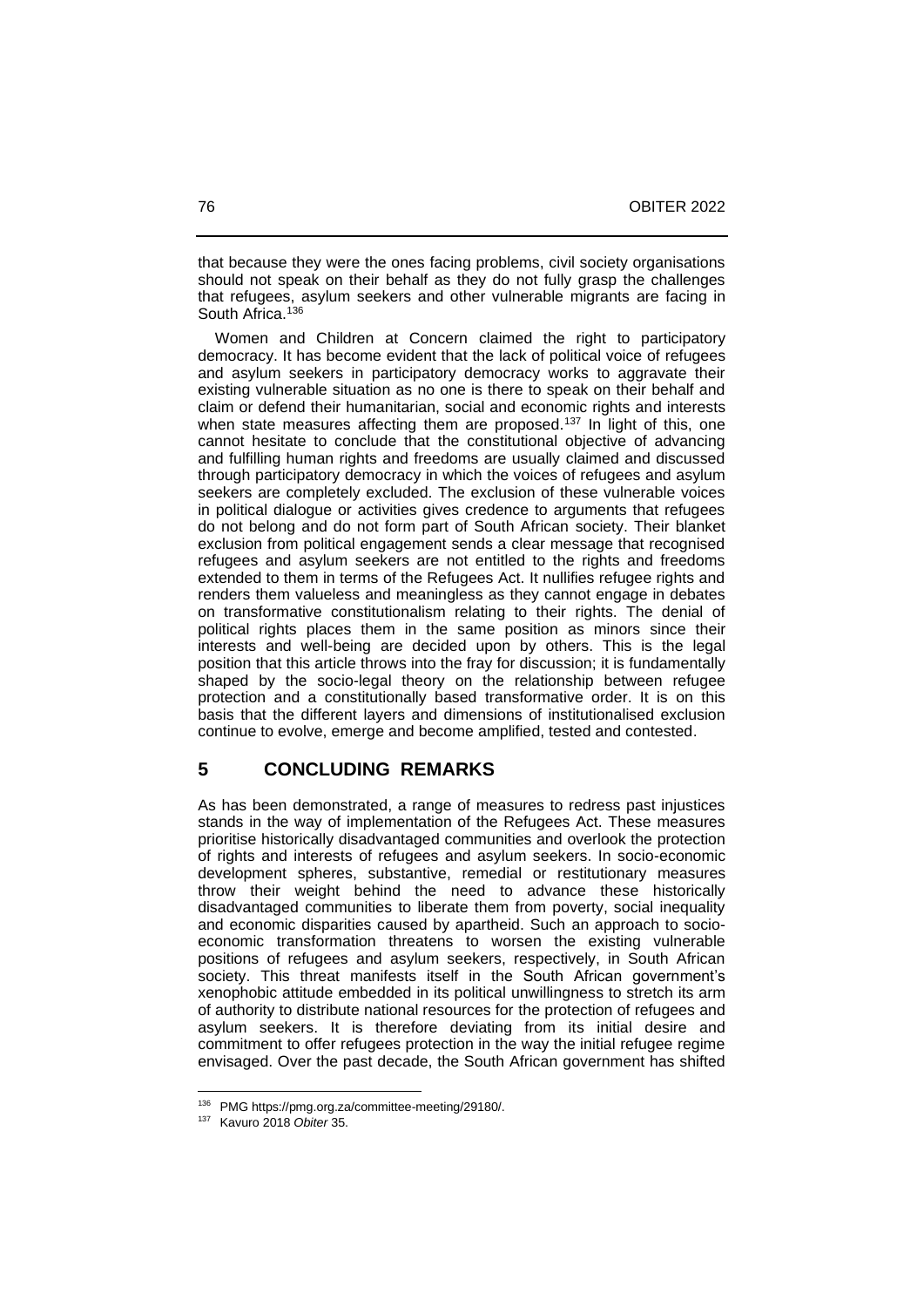its laws and policies to exclude refugees from social, economic, labour and employment, and business and trade programmes. There have been several amendments to immigration and refugee legislation and regulations that have not been intended to improve or enhance constitutionally based inclusive refugee protection; instead they have decreased or shrunk the existing protection space for refugees and asylum seekers.<sup>138</sup> In doing so, measures have been taken to deny asylum seekers entry into the country and grounds have been introduced to deny asylum seekers opportunities to be protected as genuine refugees or to disqualify genuine asylum seekers from refugee protection. Existing grounds for disqualification from refugee protection were therefore extended.<sup>139</sup> As demonstrated, restrictive measures were also adopted to exclude refugees from becoming cobeneficiaries of social welfare and protection. As noted, the refugee regime was initially constructed on the provision of equal treatment with citizens. The State has deviated from such treatment by refusing to harmonise the Refugees Act with laws and policies that give effect to socio-economic rights in the Bill of Rights. The shrinking of the protection space for refugees and asylum seekers is more evident in the government's deliberate tactic of delaying the issuing of valid documents within a reasonable time. The delay in the provision of documents is justified on the premise that the State has insufficient human resource capacity to adjudicate applications, resulting in a backlog in processing asylum applications and appeals.<sup>140</sup> Although this might be true, this situation is worsened by the fact that the South African government's ill sentiment towards migrants is expressed in the adoption of restrictive and exclusionary policies that create a mass population of hidden or undocumented refugees and asylum seekers, which compels them to remain in the country as irregular immigrants without protection. If they are undocumented or in possession of invalid or expired documents or their documents are withdrawn, both refugees and asylum seekers cannot access public or private services.<sup>141</sup> If they feel insecure and unprotected, they will be compelled to leave South African shores.

 The shrinking of refugee protection is also implied in the silencing of their political voice and the disregarding or disrespecting of different court orders. This is inimical to the ratification of international refugee agreements or conventions. In ratifying them, South Africa accepted responsibilities to protect refugees' dignity and moral worth by affording them a humanitarian-

<sup>138</sup> Ngwato *Policy Shifts in the South African Asylum System: Evidence and Implications* 20‒27, 33‒36; Khan & Lee 2018 *African Human Mobility Review* 1205‒1225.

<sup>&</sup>lt;sup>139</sup> Kavuro "South Africa's Refugee Policy: New Grounds to Exclude Refugees from Refugee Protection" (1 April 2017) *Rights in Exile Newsletter* <http://rightsinexile.tumblr.com/> post/159067508272/south-africas-refugee-policy-newgrounds-to (accessed 2021-09-18).

<sup>140</sup> Postman "Home Affairs Asks United Nations for Help with Refugee Backlog" (19 May 2019) *Daily Maverick* https://www.dailymaverick.co.za/article/2019-05-19-home-affairs-asksunited-nations-for-help-with-refugee-backlog/ (accessed 2021-09-18).

<sup>141</sup> In certain instances, permits are arbitrarily withdrawn, and persons are arrested and treated as illegal foreigners to be deported in terms of the Immigration Act; see *Director-General: The Department of Home Affairs v Dekoba* 2014 (5) SA 206 (SCA). For exclusion from access to services, see Legal Resource Centre (LRC) "A Practical Guide for Refugees: The Asylum Process in South Africa" (20 June 2013) http://lrc.org.za/lrcarchive/ publications/booklets/item/a-practical-guide-for-refugees-the-asylum-process-in-south-africa (accessed 2021-09-18) 2.